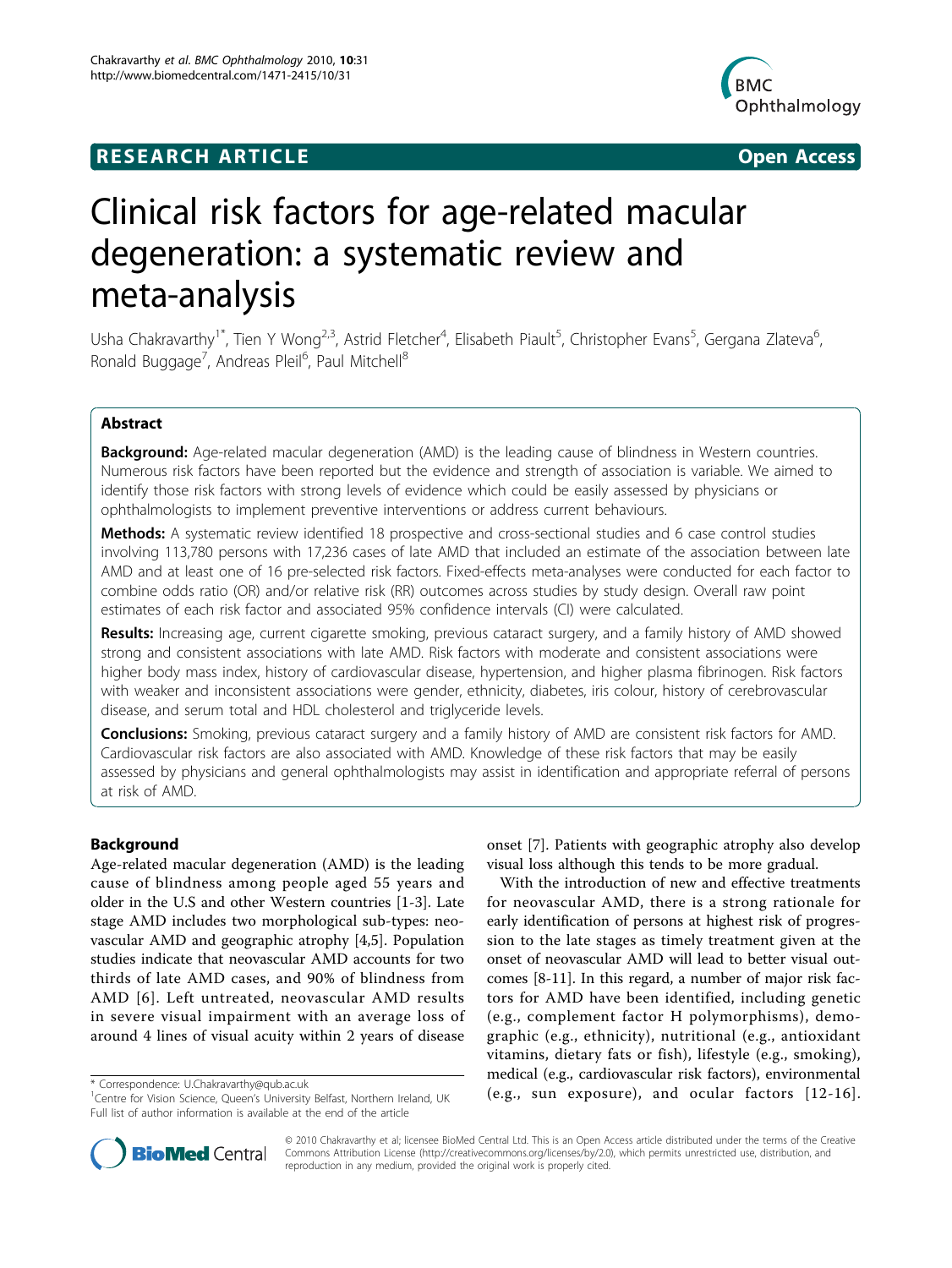However, the evidence and strength of association remain variable in the literature. Furthermore, a number of these risk factors (e.g., diet and genetic factors) are not easily measured in routine clinical practice [\[17](#page-10-0)-[21](#page-10-0)]. While ocular clinical signs such as drusen and pigmentary irregularities are important markers for progression to late AMD [[22\]](#page-10-0), the skills required for an appropriate retinal evaluation to be performed followed by the interpretation of the severity of the signs to make a meaningful judgement of risk observed are limited to those with retinal specialist knowledge. The impending explosion in immunomodulatory pharmacotherapies which are in currently in early phase clinical trials constitute another important reason for non-specialist clinicians and general ophthalmologists to be able to refer persons at very high risk of development of late AMD. Therefore it was our view that more precise estimates of risk for factors that could be assessed through routine history taking would be of value for appropriate counselling and referral.

## Methods

## Selection of Risk factors

We performed a systematic review and meta-analysis of a selection of risk factors for late AMD (neovascular AMD and geographic atrophy). Initially, we scrutinized in detail the literature on late AMD to identify all possible risk factors. The initial search yielded 73 possible risk factors (Table 1). Following review by an expert panel (UC, AF, PM, TYW), 16 factors that were considered to be readily measured in nonspecialist settings were selected for the full systematic review. We did not address ocular or genetic risk factors as these require either specialist skills to conduct the retinal examination or access to laboratory resources and genetic expertise. We also excluded nutrition as an estimation of the nutrition status through dietary questionnaires is also a specialised field [[23\]](#page-10-0).

## Data Sources

Searches were conducted in Medline and Cochrane databases using these terms: macular degeneration OR age-related macular degeneration OR age-related maculopathy AND gender OR age OR race OR ethnicity OR iris colour OR diabetes OR cardiovascular OR cerebrovascular OR hypertension OR smoking OR cataract surgery OR family history OR body mass index OR cholesterol OR fibrinogen OR C-reactive protein OR triglyceride.

## Studies and Participants

Prospective cohort, case-control, or cross-sectional studies, were included if they incorporated an estimate of

## Table 1 Potential 73 Risk Factors for Late Age-related macular degeneration, Identified in the Initial Review

#### $\cdot$  Ocular factors (n = 15)

- Nuclear opacity
- Cortical opacity
- Pterygium
- Lens opacity
- Horizontal cup-to-disc ratio
- Fellow eye
- Iris color $*^{\dagger}$
- Eye disease\*
- Cataract/Cataract surgery\*<sup>†</sup>
- Arcus cornea
- Arterioar-to-venular ratio
- Frekling
- Spherical equivalents
- Eye glasses for distance vision
- Family history of AMD†

## $\cdot$  Cardiovascular factors (n = 7)

- Atherosclerosis
- History of CVD and cerebrovascular disease\*<sup>†</sup>
- Serum Total Cholesterol level<sup>†</sup> and Serum HDL Cholesterol level<sup>†</sup>
- Hypertension\*<sup>†</sup>
- Plasma antioxidants

#### $\cdot$  Other medical conditions or marker (n = 8)

• Biochemical variables\* including serum albumin, C-Reactive Protein,\*<sup>†</sup> plasma fibrinogen,<sup>†</sup> and serum triglyceride<sup>†</sup>)

- Bone mineral density
- Diabetes\*<sup>†</sup>
- Arthritis
- Menopause

#### $\cdot$  Diet (n = 11)

- Dietary intake
- $\cdot$  Fat\*
- Animal fat\*
- Vegetable fat\*
- Linoleic acid
- ∞-3 fatty acids EPA/DHA
- Antioxidants\*
- Saturated fat
- Monounsaturated fat
- Polyunsaturated fat
- Trans-unsaturated fat

#### $\cdot$  Medications (n = 9)

- Birth control use
- Diuretics use
- Antacid use
- Antihypertensive medication use
- Anti-inflammatory drug use
- Hydrochlorothiazide use
- Hormone replacement therapy
- Hormones (women)
- Hypnotics/sedative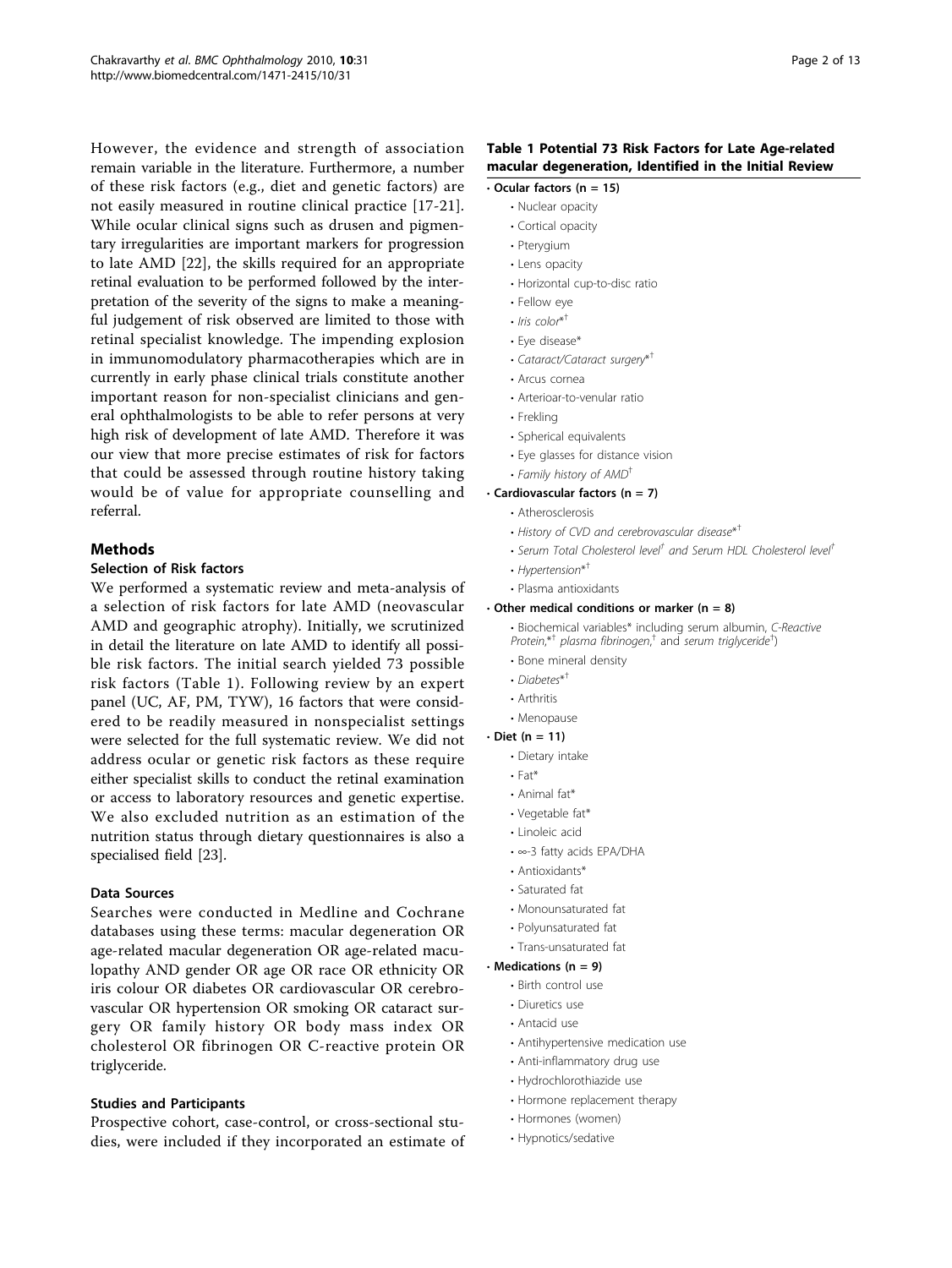#### Table 1 Potential 73 Risk Factors for Late Age-related macular degeneration, Identified in the Initial Review (Continued)

| $\cdot$ Life style (n = 3)                |  |
|-------------------------------------------|--|
| $\cdot$ Smoking* <sup>†</sup>             |  |
| • Alcohol consumption                     |  |
| • Physical activity level                 |  |
| $\cdot$ Light and other exposures (n = 3) |  |
| • Place of birth                          |  |
| • Solar radiation/outdoor exposure*       |  |
| • Chemical exposure                       |  |
| $\cdot$ Genetics (n = 9)                  |  |
| $\cdot$ fibulin 5                         |  |
| $\cdot$ CST3                              |  |
| $\cdot$ CX3CR                             |  |
| $\cdot$ TI R4                             |  |
| $\cdot$ VEGF                              |  |
| $\cdot$ LRP6                              |  |
| $\cdot$ MMP9                              |  |
| • HLA family of genes                     |  |
| $\cdot$ CFH                               |  |
| $\cdot$ Demographics (n = 8)              |  |
| $\cdot$ Gender* <sup>†</sup>              |  |
| $\cdot$ Age <sup>*†</sup>                 |  |
| • Race/ethnicity* <sup>†</sup>            |  |
| • Education*                              |  |
| • Weight/Body mass index* <sup>+</sup>    |  |
| • Waist circumference                     |  |
| • Height                                  |  |
| • Marital status                          |  |
|                                           |  |

association [odds ratio (OR) or relative risk (RR)] between late AMD and at least one of the 16 risk factors. Non-English language articles were not included because, after a preliminary assessment, we did not identify any that fitted our inclusion criteria. Abstracts and unpublished studies were also not included.

For articles that passed initial screen, additional criteria were applied for inclusion in the meta-analysis: 1) estimates for association with neovascular AMD and geographic atrophy were excluded when concomitantly presented as late AMD to avoid double counting; 2) for three epidemiological studies that examined the risk of late AMD (i.e., Beaver Dam [\[24-](#page-10-0)[26](#page-11-0)], Blue Mountains [[24](#page-10-0)-[26](#page-11-0)], and Rotterdam [[25,26\]](#page-11-0)) both the original estimates and pooled estimates of the three studies exist. Therefore, to avoid double counting of these studies, only the pooled estimate was retained. We did not include studies that reported only the unadjusted results (i.e., crude ORs). All studies included adjusted for age; when studies reported more than one adjusted estimate, the multivariate adjusted estimate was selected (i.e., if a

study reported either age adjusted or age, gender and smoking adjusted results, the latter was chosen).

## Outcome Measures

The primary outcome measure was late AMD, or each type of late AMD if the overall results for late AMD were not presented.

## Study Selection

Searches were completed by 28 February 2007 and yielded 295 references. The abstracts of these articles were independently reviewed by two researchers (LP and CE) and relevant data (e.g., study design, risk factor, type of AMD) was recorded on a study-specific abstraction form. Full-text articles were then obtained based on the initial screening of abstracts and the data extraction form was completed. Any disagreements between the two reviewers in the abstract review or following selection of articles for full text review were resolved by discussion. The bibliographies of the full text articles that were reviewed were searched for relevant references.

In all, 128 unduplicated references were initially identified as being of potential relevance (the search was repeated in November 2008 and seven additional articles published in 2008 were included [\[27](#page-11-0)-[32\]](#page-11-0)), with 12 additional articles retrieved from the reference lists. From the total of 147 articles, 70 fulfilled all eligibility criteria and were selected for meta-analysis. One study was excluded since the outcome was determined by clinical criteria rather than retinal photography. In addition, 24 articles were excluded since authors reported progression for early AMD as well as late AMD. In the final pool, 45 articles were retained for the meta-analyses including articles with results from 18 prospective studies [\[24](#page-10-0)[,26,33](#page-11-0)-[49](#page-11-0)], and cross-sectional studies [\[12](#page-10-0),[25,28,30,31,50](#page-11-0)-[63\]](#page-11-0), and 8 case control studies (Figure [1](#page-3-0)) [[50,64](#page-11-0)-[70](#page-12-0)].

#### Data Synthesis

We used Comprehensive Meta-Analysis software version 2 for all meta-analyses. An overall meta-analysis was performed for each risk factor if there were two or more risk estimates irrespective of study design. In addition, since the study design could influence the risk estimate, meta-analyses were performed for each major type of study within each risk factor. We conducted fixed-effects and random-effects meta-analyses to combine these outcomes across included studies by study design, estimating overall raw point estimates of each risk factor and their associated 95% confidence intervals (CI). The selection of fixed-effects vs. random-effects models was based on the reported I-squared value and associated p-value. If the pvalue was < 0.10 then random-effects was chosen, otherwise fixed-effects was selected, except when there was clear heterogeneity based on individual study results and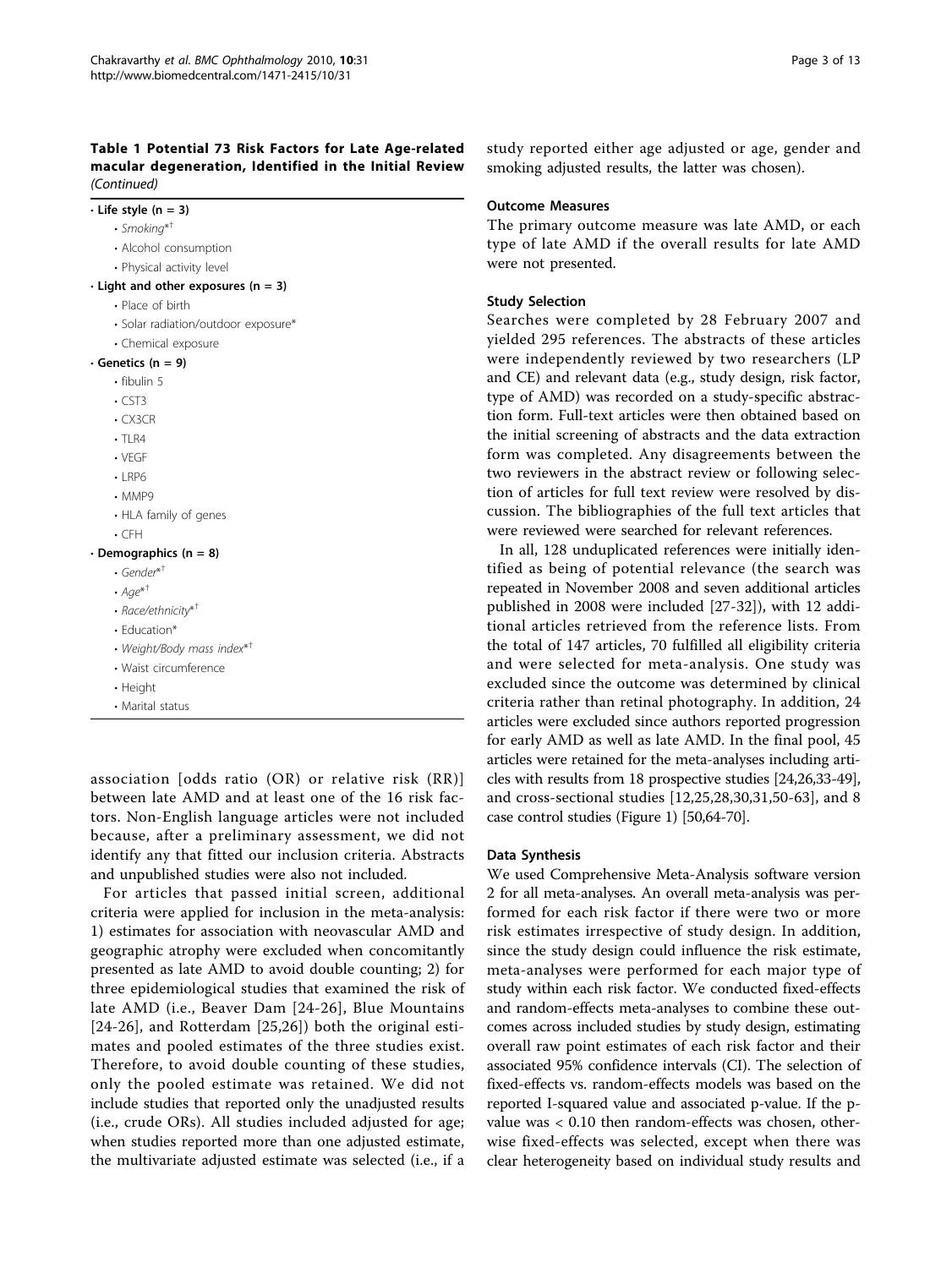<span id="page-3-0"></span>

in these instances the more conservative random-effects was selected. Forest plots were used to graphically present the significant findings. Funnel plots were produced to explore the potential for publication bias.

## Results

In total, data from 18 prospective, cross-sectional studies and 8 case control studies [[12,24-](#page-10-0)[26](#page-11-0),[28](#page-11-0),[30](#page-11-0),[31](#page-11-0), [33-47](#page-11-0),[49-54,57-](#page-11-0)[73\]](#page-12-0) were included in the final analysis, contributing a sample of some 94,058 patients (ranging from 261 to 22,071) including 3,178 (ranging from 8 to 776) late AMD cases. Table [2](#page-4-0) summarizes the characteristics of the 18 prospective and cross-sectional studies from which estimates were included in the meta-analysis. Funnel plots were reviewed and no evidence of publication bias was observed.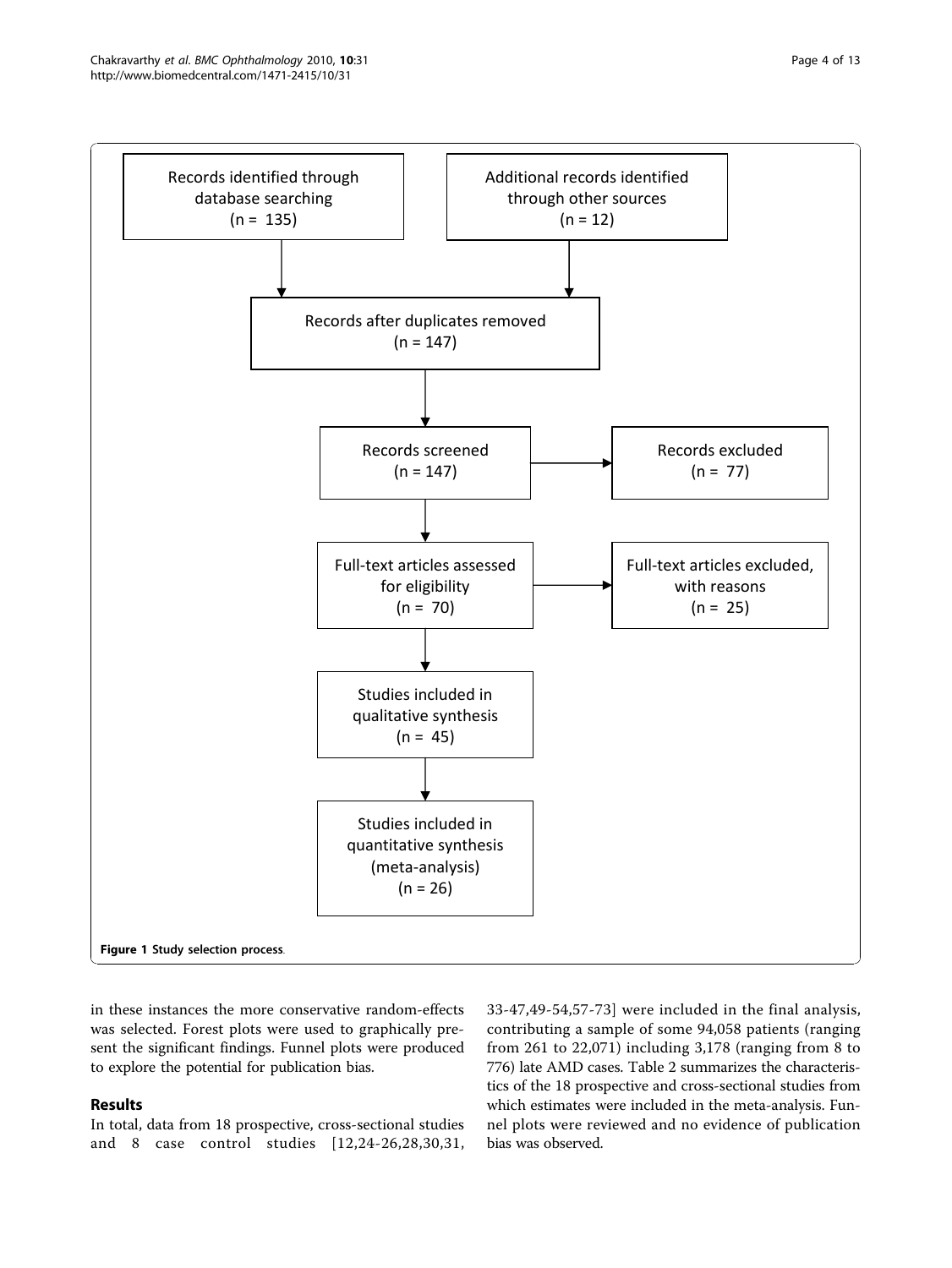| <b>STUDY NAME</b>                                                        | <b>LOCATION</b>   | <b>DATE</b><br>OF<br><b>STUDY</b> | POPULATION NUMBER OF | <b>LATE AMD</b><br><b>SUBJECTS</b> | <b>AGE</b>    | %         | <b>METHOD OF</b><br><b>RANGE MALE FUNDUS</b><br><b>CAPTURE</b> | <b>METHOD OF</b><br><b>CLASSIFICATION</b>                               |
|--------------------------------------------------------------------------|-------------------|-----------------------------------|----------------------|------------------------------------|---------------|-----------|----------------------------------------------------------------|-------------------------------------------------------------------------|
| AREDS [64]                                                               | <b>USA</b>        | 1992-<br>1998                     | 4,519                | 776                                | 60-80         | <b>NA</b> | Retinal photo                                                  | WARMGS                                                                  |
| Baltimore Eye Study*[91]                                                 | <b>USA</b>        | 1985-<br>1988                     | 4,396                | 48                                 | $40+$         | <b>NA</b> | Retinal photo                                                  | International AMD                                                       |
| Barbados Eye Study*[42]                                                  | <b>Barbados</b>   | 1988-<br>1992                     | 2,374                | 12                                 | 40-84         | 43        | Retinal photo                                                  | Described in paper                                                      |
| Beaver Dam Eye Study<br>$[24 - 26, 39, 47, 57, 92]$                      | <b>USA</b>        | 1988-<br>1990                     | 4,926                | 72                                 | 43-86         | 44        | Retinal photo                                                  | WARMGS                                                                  |
| Blue Mountains Eye Study*<br>$[24 - 26, 35, 43, 46]$                     | Australia         | 1992-<br>1994                     | 3,654                | 65                                 | $49+$         | 43        | Retinal photo                                                  | WARMGS                                                                  |
| Cardiovascular Health Study<br>[40]                                      | <b>USA</b>        | 1989-<br>1990                     | 5,201                | 35                                 | $65+$         | 60        | Retinal photo                                                  | WARMGS                                                                  |
| Copenhagen City Study*<br>[33,49]                                        | Denmark           | 1986-<br>1988,<br>2000-<br>2002   | 946                  | 112                                | 60-80         | 49        | Retinal photo                                                  | Described in paper                                                      |
| European Study of Eye<br>Disease (EUREYE)[12]                            | Europe            | $2000 -$<br>2003                  | 4,752                | 158                                | Aged<br>$65+$ | 45        | Retinal photo                                                  | International AMD                                                       |
| Funagata Study[30]                                                       | Japan             | 2000-<br>2002                     | 3,676                | 8                                  | $35+$         | 51        | Retinal photo                                                  | <b>WARMGS</b>                                                           |
| Los Angeles Latino Eye<br>Study (LALES) *[53,54,61]                      | <b>USA</b>        | 1997-<br>2002                     | 5,875                | 25                                 | $40+$         | 42        | Retinal photo                                                  | <b>WARMGS</b>                                                           |
| Multi-ethnic Study of<br>Atherosclerosis (MESA)[41,59]                   | <b>USA</b>        | 2002-<br>2004                     | 6,176                | 27                                 | 45-85         | 48        | Retinal photo                                                  | WARMGS                                                                  |
| NHANES III*[58]                                                          | <b>USA</b>        | 1998-<br>1994                     | 8,270                | 54                                 | $40+$         | 47        | Retinal photo                                                  | <b>WARMGS</b>                                                           |
| PHS[34,44]                                                               | <b>USA</b>        | 1982-<br>1989                     | 22,071               | 64                                 | $40+$         | 100       | Retinal photo                                                  | WARMGS                                                                  |
| Progression of Age-related<br>Macular Degeneration Study<br>(PARMDS)[45] | <b>USA</b>        | 1989-<br>1998                     | 261                  | <b>NA</b>                          | $60+$         | <b>NA</b> | Retinal photo                                                  | Modification of the Age-<br>Related Eye Disease Study<br>Grading system |
| Pathologie Occulaires Liees a France<br>l'age (POLA) *[51,52]            |                   | 2002,<br>2006                     | 2,183                | 41                                 | $60+$         | 43        | Retinal photo                                                  | Fundus photo                                                            |
| Proyecto VER*[93]                                                        | <b>USA</b>        | 1997-<br>1999                     | 2,780                | 15                                 | $50+$         | 39        | Retinal photo                                                  | WARMGS                                                                  |
| Rotterdam Study*<br>[25, 26, 36, 62, 94]                                 | Netherlands 1990- | 1993                              | 6,251                | 104                                | $55+$         | 40        | Retinal photo                                                  | <b>WARMGS</b>                                                           |
| Singapore Malay Eye Study<br>(SiMES)[28,31]                              | Singapore         | 1992                              | 3,280                | 23                                 | 40-80         | 52        | Retinal photo                                                  | WARMGS                                                                  |

#### <span id="page-4-0"></span>Table 2 Summary of characteristics of the 18 prospective and cross sectional studies

WARMGS: Wisconsin Age-Related Maculopathy Grading System; \* Studies included in the meta-analyses

\* From article referenced

Note: Case control studies were not included in this table

The findings for each risk factor except age are summarized in Table [3](#page-5-0) and discussed separately in the following sections.

#### Age

All studies found a strong association with increasing age (Table [4](#page-5-0) and Figure [2\)](#page-6-0) [\[31](#page-11-0)[,74\]](#page-12-0).

## Gender

Two estimates from two case control studies [[64](#page-11-0),[65\]](#page-11-0), two estimates from cross-sectional studies [[25](#page-11-0),[30\]](#page-11-0), and two prospective studies [[27,](#page-11-0)[75](#page-12-0)] contributed to this meta-analysis. Findings from this analysis suggest that there is no significant association between female gender and late AMD. In the case control studies, the overall OR for female gender was 1.00 (95% CI 0.83 - 1.21), in the cross-sectional studies, it was 1.06 (95% CI 0.78 - 1.44) (Figure [3](#page-6-0)). In the prospective studies, it was 1.01 (95% CI 0.89 - 1.16). Since the authors had not provided the confidence intervals, one study could not be included in the model [\[49](#page-11-0)].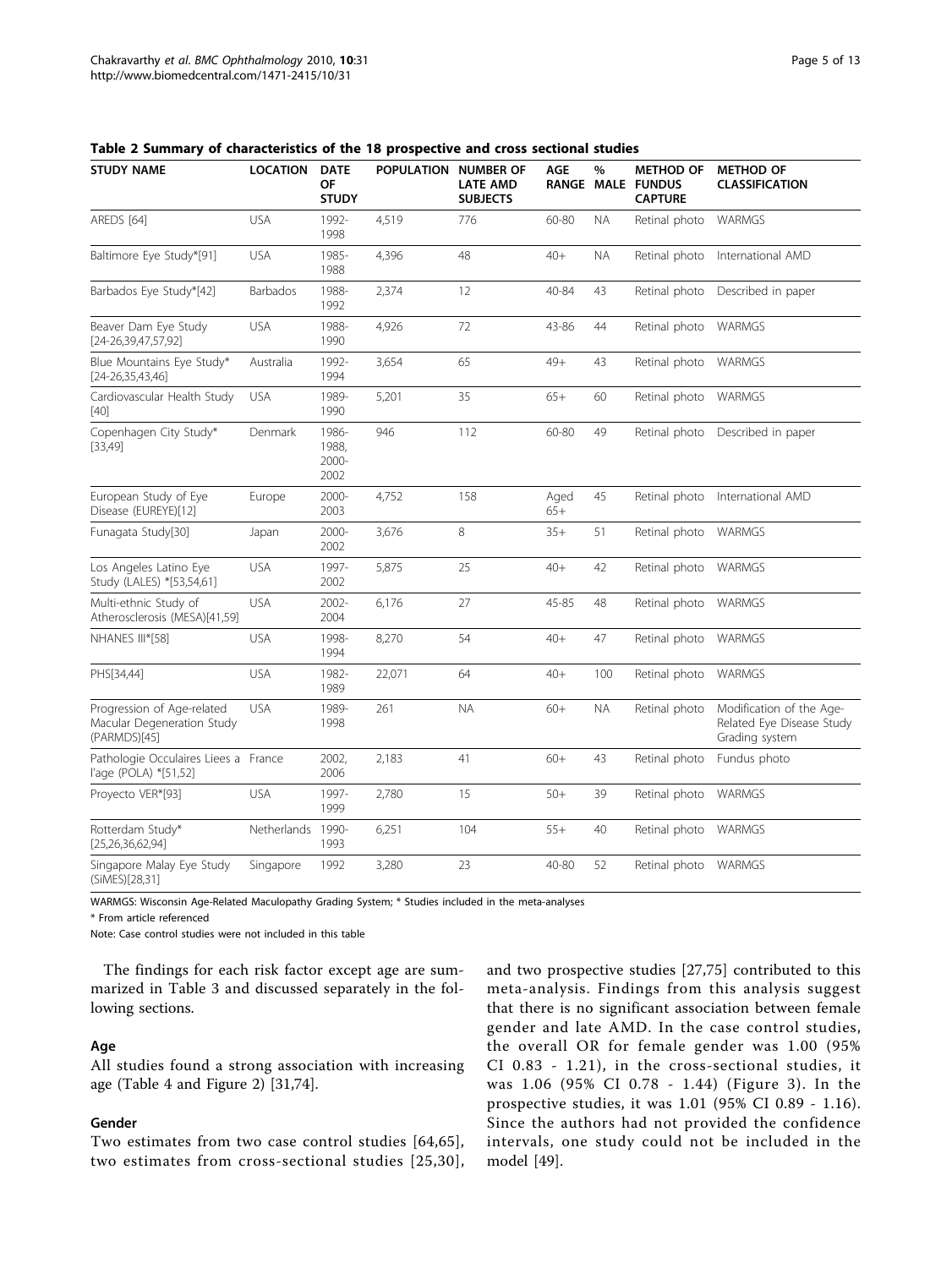| <b>RISK FACTOR</b>        |                | <b>PROSPECTIVE</b>      |                 | <b>CROSS-SECTIONAL</b>  |              | <b>CASE CONTROL</b>     |
|---------------------------|----------------|-------------------------|-----------------|-------------------------|--------------|-------------------------|
|                           | n              | <b>Overall estimate</b> | n               | <b>Overall estimate</b> | n            | <b>Overall estimate</b> |
| Gender (female)           | 2              | $1.01(0.89 - 1.16)$     | 2               | $1.06$ (0.78 - 1.44)    | 2            | $1.00$ $(0.83 - 1.21)$  |
| Race (white vs. other)    | 3              | $0.91(0.49 - 1.69)$     | 3               | $1.09$ (0.09 - 13.56)*  |              | $4.2$ (2.23 - 8.00)     |
| Family History*           | 0              |                         |                 | $3.95$ (1.35 - 11.54)   | 2            | $6.18$ (0.98 - 38.90)*  |
| Cataract surgery*         | $\overline{4}$ | $3.05$ $(2.05 - 4.55)$  | 2               | $1.59(1.08 - 2.34)$     | 3            | $1.54$ $(1.24 - 1.91)$  |
| Iris colour*              | 5              | $0.98$ $(0.72 - 1.32)$  | $\overline{4}$  | $0.88$ (0.65 - 1.17)    | 2            | $0.60$ (0.12 - 2.98)*   |
| Body Mass Index*          | 9              | $1.28$ (0.98 - 1.67)*   | 10 <sup>°</sup> | $1.21$ (0.97 - 1.53)    | 2            | $1.52$ $(1.15 - 2.00)$  |
| Smoking*                  | 5              | $1.86$ $(1.27 - 2.73)$  | 7               | $3.58$ $(2.68 - 4.79)$  | 6            | $1.78$ $(1.52 - 2.09)$  |
| Hypertension*             | 4              | $1.02$ (0.77 - 1.35)    | 6               | $1.15(0.88 - 1.51)$     | 3            | $1.48$ $(1.22 - 1.78)$  |
| Diabetes*                 | 3              | $1.66$ $(1.05 - 2.63)$  | $\mathbf{3}$    | $1.09$ (0.61 - 1.92)    |              | $0.55$ (0.06 - 4.87)    |
| Cardiovascular Disease*   | 7              | $1.22(0.92 - 1.63)$     | 9               | $1.12$ (0.86 - 1.47)    | 6            | $2.20$ (1.49 - 3.26)*   |
| Cerebrovascular Diseases  | 2              | $1.54$ (0.82 - 2.90)    | 5               | $1.10$ (0.69 - 1.75)    | $\Omega$     |                         |
| Serum Cholesterol (Total) | 4              | $0.99$ (0.95 - 1.03)    | 5.              | $0.94$ $(0.84 - 1.04)$  |              | $4.66$ $(1.35 - 16.11)$ |
| Serum Cholesterol (HDL)   | 3              | $1.00$ (0.97 - 1.02)    | 5               | $1.06$ $(0.80 - 1.39)$  |              | $3.35(0.92 - 12.23)$    |
| Serum Triglycerides       | $\overline{2}$ | $1.00$ $(0.77 - 1.30)$  | 3               | $1.08$ (0.89 - 1.30)    |              | $0.90$ $(0.25 - 3.24)$  |
| Plasma Fibrinogen*        |                | $1.03$ (0.81 - 1.32)    | 3               | $1.45(1.22 - 1.73)$     | $\mathbf{0}$ |                         |

<span id="page-5-0"></span>Table 3 Summary Results from the Meta-analysis

n = number of estimates entered in the models; \*Figure is displayed

\* Estimates from random effects models. All other estimates are fixed effects.

#### Race/ethnicity

One case control study (AREDS) [[64\]](#page-11-0), two cross sectional studies (NHANES III and LALES) [[53,58\]](#page-11-0) and two prospective studies (MESA, CHS) [[41,](#page-11-0)[76\]](#page-12-0) contributed to this analysis. All studies were based in the US population. In the MESA Study [[41](#page-11-0)], there were no significant differences between whites (European origin), Asians (i.e. predominantly Chinese ancestry), Blacks (African Americans) or Hispanics in late AMD prevalence. In the NHANES III [\[58](#page-11-0)], there were no significant differences between Non-Hispanic White, Non-Hispanic Black (OR 0.34, 95%CI 0.10 - 1.18) and Mexican Americans (OR 0.25, 95% CI 0.07 - 0.90). In the LALES [[53](#page-11-0)], individuals of Native American ancestry were nearly 15 times more likely to have geographic atrophy (95% CI 1.8 - 12.6) than Latinos. The OR was 0.91 (0.49 - 1.69) in prospective cohort studies and 1.09 (0.09 - 13.56) in cross-sectional studies for whites versus other races/ethnicities (Figure [4](#page-6-0)). An additional study, the Baltimore Eye Study [[77](#page-12-0)], was identified; however, the use of differing nomenclatures in the Baltimore Eye Study to identify racial types (e.g., African American, Chinese, Mexican American) prevented its inclusion in the metaanalysis.

#### Family history

Two case control studies were included in the metaanalysis [[68](#page-12-0),[69\]](#page-12-0). Findings from the meta-analysis show an insignificant association between family history and late AMD (OR 6.18; 95% CI 1.94 - 6.61). This was supported by findings from a cross-sectional study (OR 3.95. 95% CI 1.35 - 11.54) (Figure [5\)](#page-6-0) [\[60\]](#page-11-0).

## Cataract surgery

Estimates from three prospective cohort studies (i.e., Copenhagen, Blue Mountains, and Beaver Dam) [[24](#page-10-0),[27,35,38](#page-11-0)] at five-years and ten-years, and from five cross-sectional studies (Salisbury Eye Evaluation, Proyecto VER, Baltimore Eye Survey, and Blue Mountains) [[63](#page-11-0),[78](#page-12-0)], were analyzed. Only two case control studies [[50,66](#page-11-0)] were

| Table 4 Prevalence of late AMD by age (Adapted from Varma et al <sup>68</sup> and Kawasaki et al <sup>29</sup> ) |  |  |  |  |  |
|------------------------------------------------------------------------------------------------------------------|--|--|--|--|--|
|------------------------------------------------------------------------------------------------------------------|--|--|--|--|--|

| Age       | Los Angeles       | <b>Baltimore</b>   | <b>Blue Mountains</b> | <b>Beaver Dam</b> | <b>Baltimore</b>    | <b>Barbados</b>     | <b>SIMES</b> |
|-----------|-------------------|--------------------|-----------------------|-------------------|---------------------|---------------------|--------------|
| Group     | Latino            | White              | White                 | White             | <b>Black</b>        | <b>Black</b>        | Asian        |
| (yrs)     | [% (CI)]          | [% (CI)]           | [% (CI)]              | [% (CI)]          | [% (CI)]            | [% (CI)]            | [%]          |
| $40 - 49$ | 0.0               | 0.0                |                       |                   | 0.0                 | $0.4$ $(0.0 - 0.8)$ | $\circ$      |
| $50 - 59$ | $0.2$ (0.0 - 0.4) | $0.5(0.0 - 1.1)$   | 0.0                   | $0.2$ (0.0 - 0.4) | $0.4$ $(0.0 - 0.8)$ | $0.7(0.2 - 1.2)$    | 0.21         |
| $60 - 69$ | $0.3(0.0 - 0.6)$  | $0.7(0.1 - 1.3)$   | $0.5$ (0.1 - 0.8)     | $0.8(0.3 - 1.3)$  | $0.4(0.0 - 1.0)$    | $0.4(0.0 - 0.8)$    | 0.39         |
| $70 - 79$ | $1.5(0.5 - 2.5)$  | $2.9(1.5 - 4.4)$   | $2.6(1.6 - 3.6)$      | $3.7(2.5 - 4.9)$  | 0.0                 | $1.0$ (0.0 - 2.0)   | 2.49         |
| $\geq 80$ | $8.5(3.5 - 13.5)$ | $7.0$ (2.0 - 12.0) | $12.0 (8.7 - 15.4)$   | $9.5(6.2 - 12.8)$ | 0.0                 | 0.0                 |              |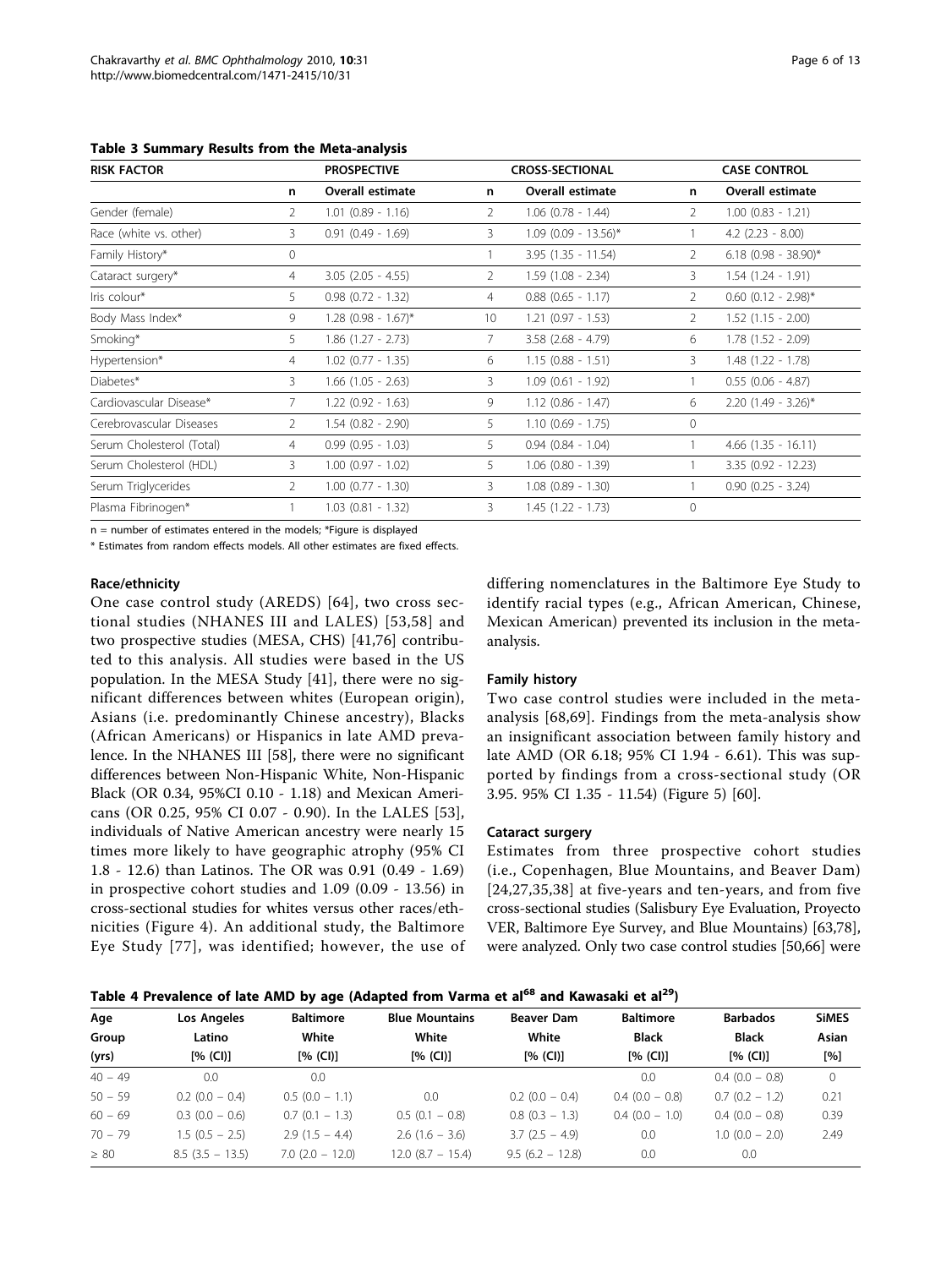<span id="page-6-0"></span>

found. Analysis of the prospective cohort studies showed that previous cataract surgery is a strong risk factor for neovascular AMD (RR 3.05; CI 2.05 - 4.55). This finding is supported by the results of the meta-analysis of the crosssectional studies (OR = 1.59; CI 1.08 - 2.34) (Figure [6](#page-7-0)).

#### Smoking

Estimates were reported from six prospective cohort studies [[26](#page-11-0),[33,34](#page-11-0),[42,](#page-11-0)[79\]](#page-12-0), five case control studies [[64](#page-11-0),[65](#page-11-0),[67,68](#page-12-0),[70](#page-12-0)] and five cross-sectional studies [[12,](#page-10-0)[25,28](#page-11-0),[30,51](#page-11-0)] contributed to the meta-analysis. Significant increases in AMD risk were seen in all the metaanalyses for current versus never smokers. The OR for case control studies was 1.78 (95% CI 1.52 - 2.09), and that from cross-sectional studies was 3.58 (95% CI 2.68 - 4.79). The RR obtained through analysis of prospective cohort studies was 1.86 (95% CI 1.27 - 2.73) (Figure [7](#page-7-0)).

## Iris colour

Data from three prospective cohort studies [[26,27](#page-11-0),[47](#page-11-0)], from two control studies [\[65](#page-11-0),[68\]](#page-12-0) and a pooled estimate from a cross sectional study [[25\]](#page-11-0) were used in the metaanalysis. Two studies were not used because the authors had not provided the confidence interval of the estimate [[37,64\]](#page-11-0), or because the data had already been considered

| Group by<br>Subgroup within study | Study name                                                    | Subgroup within studyComparison |      |             | Point Lower Upper |       |      |    | Point (raw) and 95% CI |    |     |
|-----------------------------------|---------------------------------------------------------------|---------------------------------|------|-------------|-------------------|-------|------|----|------------------------|----|-----|
|                                   |                                                               |                                 |      | (raw) limit |                   | limit |      |    |                        |    |     |
| CC                                | AREDS, GA-AMD                                                 | CC                              | Male | 1.350       | 0.882 2.066       |       |      |    |                        |    |     |
| CC                                | AREDS, NV-AMD                                                 | CC                              | Male |             | 0.950 0.767 1.176 |       |      |    |                        |    |     |
| CC                                | Blumenkranz 1986, NV-AMD                                      | CC                              | Male |             | 0.457 0.122 1.719 |       |      |    |                        |    |     |
| CC                                |                                                               |                                 |      |             | 1.003 0.830 1.212 |       |      |    |                        |    |     |
| CS                                | Smith 2001, GA-AMD                                            | CS                              | Male |             | 1,450 0.876 2.400 |       |      |    |                        |    |     |
| CS                                | Smith 2001, NV-AMD                                            | <b>CS</b>                       | Male |             | 0.950 0.640 1.410 |       |      |    |                        |    |     |
| CS                                | Kawasaki 2008, Late AMD                                       | <b>CS</b>                       | Male |             | 0.280 0.058 1.353 |       |      |    |                        |    |     |
| CS                                |                                                               |                                 |      |             | 1.059 0.781 1.437 |       |      |    |                        |    |     |
| PC.                               | Buch 2005, Late AMD                                           | PC.                             | Male |             | 1,250 0.732 2.135 |       |      |    |                        |    |     |
| PC                                | Van Leeuwen 2003, Late AMD                                    | PC                              | Male |             | 1,000 0,870 1,150 |       |      |    |                        |    |     |
| PC                                |                                                               |                                 |      |             | 1.014 0.886 1.161 |       |      |    |                        |    |     |
|                                   |                                                               |                                 |      |             |                   |       | 0.01 | 01 | $\overline{1}$         | 10 | 100 |
|                                   |                                                               |                                 |      |             |                   |       |      |    |                        |    |     |
|                                   |                                                               |                                 |      |             |                   |       |      |    |                        |    |     |
|                                   |                                                               |                                 |      |             |                   |       |      |    |                        |    |     |
|                                   |                                                               |                                 |      |             |                   |       |      |    |                        |    |     |
|                                   | Figure 3 Pooled odds ratio for late AMD by gender (female vs. |                                 |      |             |                   |       |      |    |                        |    |     |
|                                   |                                                               |                                 |      |             |                   |       |      |    |                        |    |     |



within a pooled analysis [[58](#page-11-0)]. The meta-analysis of the prospective cohort and cross-sectional studies suggests that darker iris pigmentation (brown vs. blue eyes) is protective, but the overall results were not significant (OR 0.88; 95% CI 0.65 - 1.17 cross-sectional studies and RR 0.98; 95% CI: 0.72 - 1.32 for prospective studies). The case control results support this finding (0.60; 95% CI 0.12 - 2.98) (Figure [8\)](#page-7-0).

#### Body Mass Index (BMI)

Seven prospective cohort studies (Copenhagen, CHS, PHS, PARMDS, Beaver Dam, Rotterdam, Blue Mountains) [[26](#page-11-0),[33,44-46](#page-11-0),[80\]](#page-12-0) and six cross-sectional studies (POLA, Beaver Dam, Rotterdam, Blue Mountains, LALES, SiMES) [[25](#page-11-0),[28,52,54\]](#page-11-0) contributed to the metaanalysis. Analysis of the prospective studies showed an adverse effect of being overweight/obese and the risk of late AMD (RR 1.28; 95% CI 0.98 - 1.67). Cross-sectional study findings were in the same direction but did not reach statistical significance (OR 1.21; 95% CI 0.97 - 1.53). However, the two case control studies [[64,](#page-11-0)[67\]](#page-12-0) did achieve statistical significance (OR 1.52; 95% 1.15 - 2.00) (Figure [9\)](#page-7-0).

#### Hypertension

Estimates from five prospective cohort studies [[26,27,42,46](#page-11-0)], three cases control studies [\[64](#page-11-0),[65,](#page-11-0)[67\]](#page-12-0), and from seven cross-sectional studies [[25](#page-11-0),[28](#page-11-0),[30,52](#page-11-0),[54](#page-11-0)]

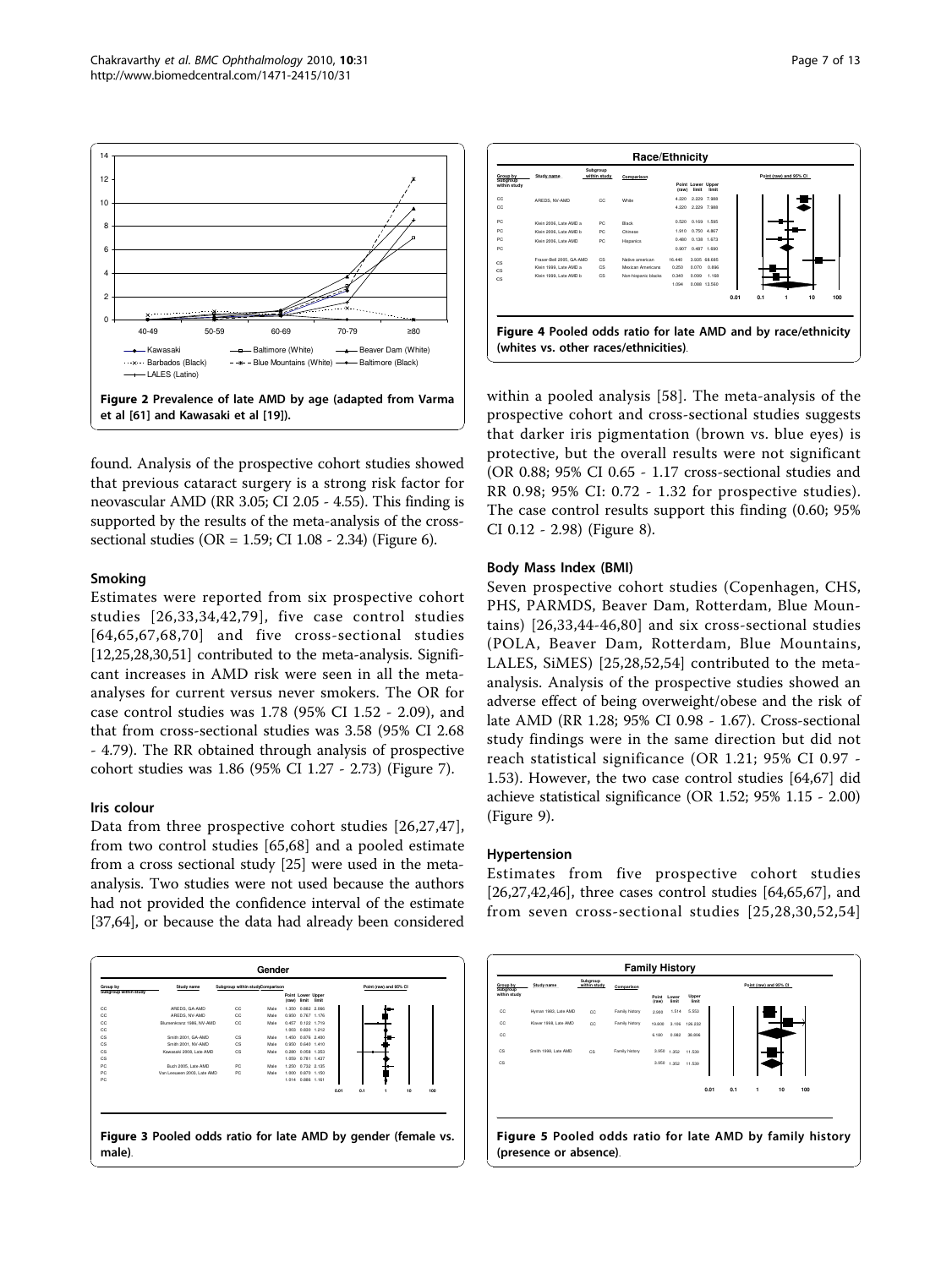<span id="page-7-0"></span>

| (raw) limit<br>limit<br>CC<br>Chaine 1998, GA-AMD<br>cc.<br>Previous surgery 1,780 1,227 2,583<br>CC<br>Chaine 1998, NV-AMD<br>Previous surgery 1.440 1.094 1.896<br>CC.<br>Baatz 2008, NV-AMD<br>Cataract surgery 1.300 0.522 3.240<br>1.537 1.239 1.906<br>Freeman 2003, Late AMD<br>CS<br>Cataract surgery 1,700 1,106 2,614<br>CS<br>Wang 1999, Late AMD<br>Past cataract<br>1,200 0,498 2,890<br>1.589 1.080 2.339<br>PC.<br>Buch 2005 Late AMD<br>Cataract extraction 1 600 0 800 3 200<br>PC.<br>Cugati 2006, Late AMD<br>Nonphakic<br>3,310 1,110 9,870 |
|-----------------------------------------------------------------------------------------------------------------------------------------------------------------------------------------------------------------------------------------------------------------------------------------------------------------------------------------------------------------------------------------------------------------------------------------------------------------------------------------------------------------------------------------------------------------|
| CC<br>CC<br>CC<br>CS<br>CS                                                                                                                                                                                                                                                                                                                                                                                                                                                                                                                                      |
|                                                                                                                                                                                                                                                                                                                                                                                                                                                                                                                                                                 |
|                                                                                                                                                                                                                                                                                                                                                                                                                                                                                                                                                                 |
|                                                                                                                                                                                                                                                                                                                                                                                                                                                                                                                                                                 |
|                                                                                                                                                                                                                                                                                                                                                                                                                                                                                                                                                                 |
| CS<br>PC.<br>PC                                                                                                                                                                                                                                                                                                                                                                                                                                                                                                                                                 |
|                                                                                                                                                                                                                                                                                                                                                                                                                                                                                                                                                                 |
|                                                                                                                                                                                                                                                                                                                                                                                                                                                                                                                                                                 |
|                                                                                                                                                                                                                                                                                                                                                                                                                                                                                                                                                                 |
| PC<br>Klein 2002, Late AMD<br>PC.<br>Cataract surgery 3,810 1,889 7,685                                                                                                                                                                                                                                                                                                                                                                                                                                                                                         |
| PC.<br>PC.<br>Wang 2003, Late AMD<br>5.700 2.394 13.569<br>Nonphakic                                                                                                                                                                                                                                                                                                                                                                                                                                                                                            |
| PC<br>3.054 2.049 4.552                                                                                                                                                                                                                                                                                                                                                                                                                                                                                                                                         |
| 0.01<br>01<br>10<br>1                                                                                                                                                                                                                                                                                                                                                                                                                                                                                                                                           |
|                                                                                                                                                                                                                                                                                                                                                                                                                                                                                                                                                                 |

contributed to this analysis. None of the analyses showed statistically significant associations (prospective cohort RR 1.02; 95% CI 0.77 - 1.35; cross-sectional studies OR 1.15; 95% CI: 0.88 - 1.51). The three case control studies did identify a significant association between presence of hypertension and late AMD (OR 1.48; 95% CI 1.22 - 1.78) (Figure [10\)](#page-8-0).

## Diabetes

Estimates from four prospective cohort studies [[24](#page-10-0)[,42,46\]](#page-11-0) and two cross-sectional estimates [\[52,54,60](#page-11-0)] contributed to the meta-analysis. Based on the data from the prospective cohort studies, the presence of diabetes was associated with an increased risk of late AMD (RR 1.66; 95% CI 1.05 - 2.63). In the cross-sectional estimates that used data from two studies, associations were nonsignificant (OR 1.09; 95% CI 0.61 - 1.92). Only one case control study [\[65\]](#page-11-0) showed nonsignificant association with diabetes (OR 0.55; 95% CI 0.06 - 4.87) (Figure [11](#page-8-0)).

## History of Cardiovascular Disease

Five prospective cohort studies (including pooled estimates) [\[26,33](#page-11-0),[42](#page-11-0),[46\]](#page-11-0) four case control studies [[65](#page-11-0)-[68](#page-12-0)] and seven cross-sectional studies [[28](#page-11-0),[52,54,58](#page-11-0)] (including pooled estimates [[25\]](#page-11-0)) contributed to the meta-analysis

| Group by<br>Subgroup within study | Study name                |     | Subgroup within study Comparison |                                     | Point (raw) and 95% Cl |  |
|-----------------------------------|---------------------------|-----|----------------------------------|-------------------------------------|------------------------|--|
|                                   |                           |     | (raw)                            | Point Lower Upper<br>limit<br>limit |                        |  |
| CC                                | AREDS group, NV-AMD       | CC  | Current smoker1 910 1 568 2 327  |                                     |                        |  |
| cc.                               | AREDS group, GA-AMD       | CC  | Current smoker1 610 1 066 2 433  |                                     |                        |  |
| cc.                               | Blumenkranz 1986, NV-AMD  | cc. | Current smoker1.250 0.328 4.762  |                                     |                        |  |
| cc.                               | Hyman 1983, Late AMD      | cc. | Current smoker1 200 0.781 1.843  |                                     |                        |  |
| cc.                               | Tamakoshi 1997, NV-AMD    | cc. | Current smoker2 970 0.999 8.830  |                                     |                        |  |
| CC                                | Hogg, NV-AMD              | cc  | Current smoker3.710 1.247 11.036 |                                     |                        |  |
| cc.                               |                           |     |                                  | 1777 1515 2085                      |                        |  |
| CS                                | Chakravarthy 2007, GA-AMD | CS  | Current smoker4.810 2.084 11.102 |                                     |                        |  |
| CS                                | Chakravarthy 2007, NV-AMD | CS  | Current smnker2 550 1.352 4.811  |                                     |                        |  |
| CS                                | Delcourt 1998, Late AMD   | CS  | Current smoker3 500 1 002 12 225 |                                     |                        |  |
| CS                                | Smith 2001, GA-AMD        | CS  | Current smoker2 540 1 249 5 166  |                                     |                        |  |
| cs                                | Smith 2001, NV-AMD        | CS  | Current smoker4.550 2.743 7.548  |                                     |                        |  |
| CS                                | Cakett 2008. Late AMD     | CS  | Current smoker3.790 1.402 10.245 |                                     |                        |  |
| CS                                | Kawasaki 2008, Late AMD   | CS  | Current smoker5.030 0.997 25.385 |                                     |                        |  |
| CS                                |                           |     |                                  | 3.582 2.679 4.791                   |                        |  |
| PC.                               | Buch 2005 Late AMD        | PC. | Current smoker1 600 0 629 4 072  |                                     |                        |  |
| PC.                               | Christen 1996, NV-AMD     | PC. | Current smoker1 950 0 893 4 256  |                                     |                        |  |
| PC.                               | Klein 2002, NV-AMD        | PC. | Current smoker0 850 0.284 2.545  |                                     |                        |  |
| PC.                               | Leske 2006, Late AMD      | PC. | Current smoker2.300 0.507 10.439 |                                     |                        |  |
| PC                                | Tomany 2004, Late AMD     | PC. | Current smoker2.350 1.297 4.259  |                                     |                        |  |
| PC.                               |                           |     |                                  | 1.862 1.272 2.726                   |                        |  |
|                                   |                           |     |                                  |                                     | 0.01<br>0.1            |  |

| Group by<br>Subgroup | Study name               | Subaroup<br>within study | Comparison  |                |                |                       | Point (raw) and 95% CI                                       |
|----------------------|--------------------------|--------------------------|-------------|----------------|----------------|-----------------------|--------------------------------------------------------------|
| within study         |                          |                          |             | Point<br>(raw) | Lower<br>limit | <b>Upper</b><br>limit |                                                              |
| CC                   | Blumenkranz 1986, NV-AMD | CC                       | Brown       | 1,490          | 0.439          | 5.055                 |                                                              |
| CC                   | Hyman 1983, Late AMD     | CC                       | Brown       | 0.290          | 0.150          | 0.560                 |                                                              |
| CC                   |                          |                          |             | 0.604          | 0.123          | 2.979                 |                                                              |
| CS                   | Smith 2001, GA-AMD a     | CS                       | Hazel/green | 0.710          | 0.329          | 1.534                 |                                                              |
| CS                   | Smith 2001, NV-AMD a     | CS                       | Hazel/green | 0.790          | 0.446          | 1.398                 |                                                              |
| CS                   | Smith 2001, GA-AMD b     | CS                       | Tanhrown    | 0.640          | 0.319          | 1.285                 |                                                              |
| CS                   | Smith 2001, NV-AMD b     | CS                       | Tanbrown    | 1.150          | 0.730          | 1.811                 |                                                              |
| CS                   |                          |                          |             | 0.876          | 0.654          | 1.174                 |                                                              |
| PC                   | Buch 2005, Late AMD a    | PC                       | Gray/green  | 0.900          | 0.413          | 1.962                 |                                                              |
| PC                   | Buch 2005, Late AMD b    | PC.                      | Brown       | 1.300          | 0.531          | 3.184                 |                                                              |
| PC                   | Tomany 2003, Late AMD a  | PC.                      | Green       | 0.960          | 0.511          | 1,804                 |                                                              |
| PC                   | Tomany 2003, Late AMD b  | PC.                      | Brown       | 0.720          | 0.369          | 1.405                 |                                                              |
| PC                   | Tomany 2004, Late AMD    | PC.                      | Rrown       | 1 130          | 0.659          | 1.937                 |                                                              |
| PC                   |                          |                          |             | 0.977          | 0.723          | 1.319                 |                                                              |
|                      |                          |                          |             |                |                |                       |                                                              |
|                      |                          |                          |             |                |                |                       |                                                              |
|                      |                          |                          |             |                |                |                       |                                                              |
|                      |                          |                          |             |                |                |                       | Figure 8 Pooled odds ratio for late AMD by iris color (brown |

of history of cardiovascular disease (self or medical report) and late AMD. As previously mentioned, some estimates [[49,](#page-11-0)[81](#page-12-0)] were not retained in the analysis. No significant association was found in the prospective cohort and the cross-sectional studies (RR 1.22, 95% CI 0.92 - 1.63 and OR 1.12; 95% CI 0.86 - 1.47). A significant association was observed in the case control studies, with around double the odds of late AMD in individuals with cardiovascular disease (OR 2.20; 95% CI 1.48 - 3.26) (Figure [12\)](#page-8-0).

#### History of Cerebrovascular Diseases

Three prospective cohort studies [[26,46](#page-11-0)] and six crosssectional studies [[25,28,52](#page-11-0),[54\]](#page-11-0) were included in the meta-analysis of history of cerebrovascular diseases and late AMD (Figure [13\)](#page-8-0). No significant associations were found (RR 1.54; 95% CI 0.82 - 2.90 and OR 1.10, 95%CI 0.69 - 1.75 for the prospective and the cross-sectional studies, respectively).

| Group by<br>Subaroup<br>within study | <b>Study name</b>              | Subaroup<br>within study | Comparison              | <b>Point Lower Upper</b><br>(raw) limit limit | Point (raw) and 95% C |
|--------------------------------------|--------------------------------|--------------------------|-------------------------|-----------------------------------------------|-----------------------|
| CC                                   | AREDS group, Late AMD          | CC                       | <b>BMI -31</b>          | 1,430 1,075 1,902                             |                       |
| CC                                   | Hogg, NV-AMD                   | cc.                      | <b>BMI 27-30</b>        | 3,820 1,218 11,985                            |                       |
| cc.                                  |                                |                          |                         | 1515 1149 1997                                |                       |
| <b>CS</b>                            | Delcourt 2001, Late AMD a      | CS.                      | BMI 25-30               | 0.940 0.442 1.999                             |                       |
| <b>CS</b>                            | Delcourt 2001, Late AMD b      | CS.                      | <b>BMI -30</b>          | 2.290 1.001 5.238                             |                       |
| <b>CS</b>                            | Smith 2001, GA-AMD a           | CS.                      | <b>BMI 26-30</b>        | 1,520 0,820 2,818                             |                       |
| <b>CS</b>                            | Smith 2001, GA-AMD b           | CS                       | <b>BMI-30</b>           | 1.510 0.719 3.172                             |                       |
| CS                                   | Smith 2001, NV-AMD a           | CS.                      | <b>BMI 26-30</b>        | 0.940 0.596 1.482                             |                       |
| <b>CS</b>                            | Smith 2001, NV-AMD b           | CS.                      | <b>BMI&gt;30</b>        | 1.190 0.694 2.041                             |                       |
| <b>CS</b>                            | Cakett 2008. Late AMD a        | CS.                      | <b>BMI 25-30</b>        | 0.930 0.349 2.481                             |                       |
| CS.                                  | Cakett 2008. Late AMD b        | CS.                      | <b>BMI-30</b>           | 1.370 0.408 4.604                             |                       |
| CS.                                  | Fraser-Bell 2008, Late AMD a   | CS.                      | <b>BMI 25-30</b>        | 1.220 0.362 4.107                             |                       |
| <b>CS</b>                            | Fraser-Bell 2008, Late AMD b   | CS.                      | <b>BMI-30</b>           | 1,280 0,376 4,356                             |                       |
| <b>CS</b>                            |                                |                          |                         | 1,214 0,965 1,527                             |                       |
| PC                                   | Buch 2005, Late AMD            | PC.                      | <b>BMI-27</b>           | 1.300 0.672 2.515                             |                       |
| PC.                                  | Klein 2003. Late AMD           | PC.                      | <b>BMI<sub>30</sub></b> | 1,100 0.632 1.915                             |                       |
| PC                                   | Schaumberg 2001, Late AMD a PC |                          | <b>BMI 25-30</b>        | 0.780 0.452 1.346                             |                       |
| PC.                                  | Schaumberg 2001, Late AMD b    | PC.                      | <b>BMI-30</b>           | 1.280 0.489 3.351                             |                       |
| PC.                                  | Seddon 2003, Late AMD a        | PC                       | <b>BMI 25-30</b>        | 2320 1321 4074                                |                       |
| PC.                                  | Seddon 2003, Late AMD b        | PC                       | <b>BMI-30</b>           | 2,350 1,271 4,345                             |                       |
| PC.                                  | Tan 2007, Late AMD a           | PC.                      | Overweight              | 1.220 0.678 2.195                             |                       |
| PC                                   | Tan 2007, Late AMD b           | PC.                      | <b>Chese</b>            | 1,200 0,566 2,544                             |                       |
| PC                                   | Tomany 2004, Late AMD          | PC.                      | <b>BMI-30</b>           | 0.870 0.512 1.478                             |                       |
| PC                                   |                                |                          |                         | 1,278 0,976 1,673                             |                       |
|                                      |                                |                          |                         | 0.01                                          | 0.1<br>10<br>100      |
|                                      |                                |                          |                         |                                               |                       |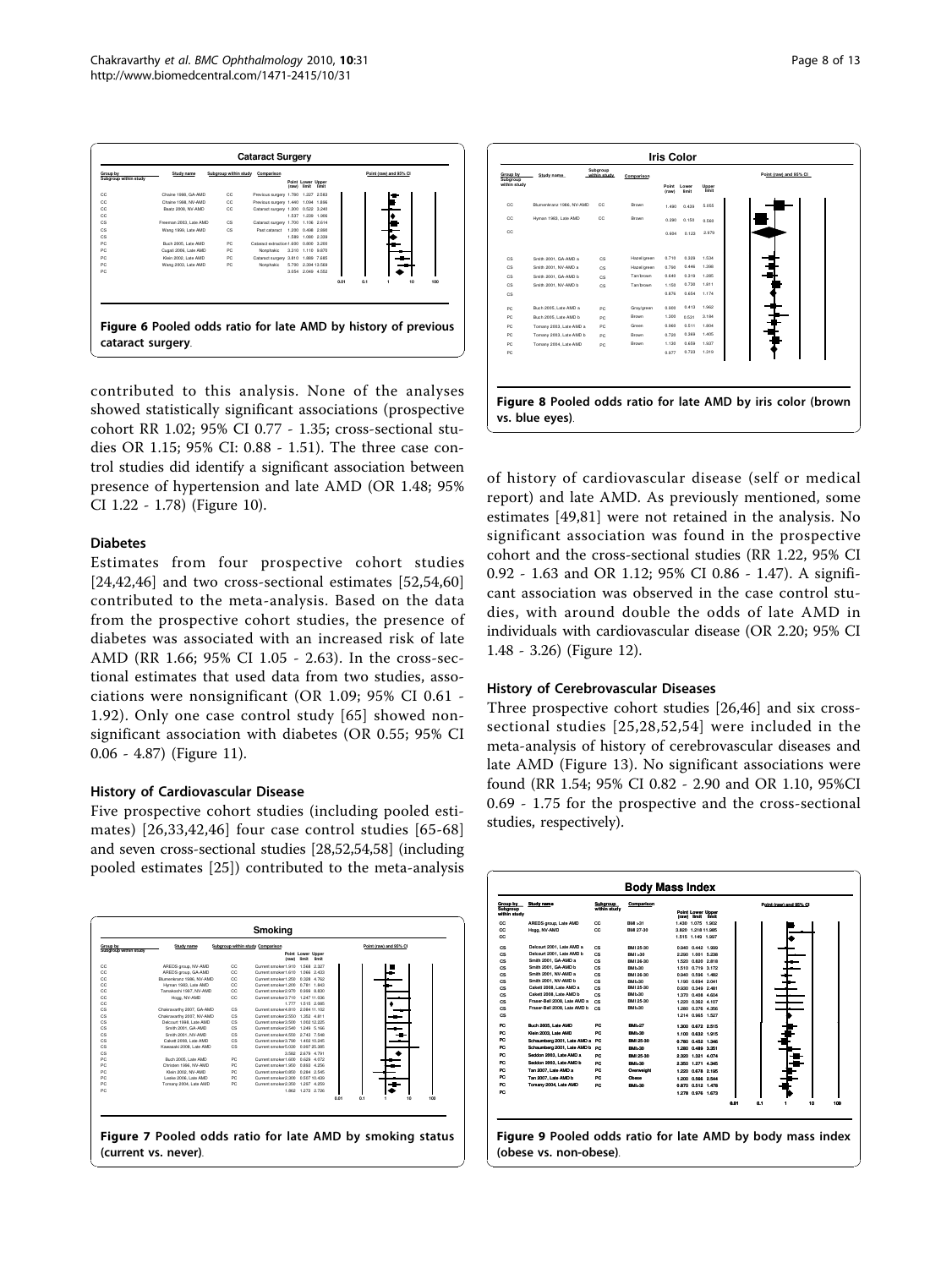<span id="page-8-0"></span>

| cc.<br>CC<br>cc.<br>cc.<br>CS<br>CS<br>CS | AREDS group, Late AMD<br>Blumenkranz 1986, Late AMD<br>Hogg, NV-AMD<br>Delcourt 2001, NV-AMD | cc.<br>CC<br>cc. | (raw) limit<br>Hypertension 1.450  1.197  1.756<br>Hypertension 0.600 0.089 4.045<br>Hypertension 3.210 1.144 9.009 | Point Lower Upper | limit |    |    |     |
|-------------------------------------------|----------------------------------------------------------------------------------------------|------------------|---------------------------------------------------------------------------------------------------------------------|-------------------|-------|----|----|-----|
|                                           |                                                                                              |                  |                                                                                                                     |                   |       |    |    |     |
|                                           |                                                                                              |                  |                                                                                                                     |                   |       |    |    |     |
|                                           |                                                                                              |                  |                                                                                                                     |                   |       |    |    |     |
|                                           |                                                                                              |                  |                                                                                                                     |                   |       |    |    |     |
|                                           |                                                                                              |                  |                                                                                                                     | 1476 1224 1780    |       |    |    |     |
|                                           |                                                                                              | CS               | Hypertension 1.050 0.548 2.012                                                                                      |                   |       |    |    |     |
|                                           | Smith 2001, GA-AMD                                                                           | CS               | Hypertension 0.720  0.391  1.325                                                                                    |                   |       |    |    |     |
|                                           | Smith 2001, NV-AMD                                                                           | CS.              | Hypertension 1,480 0,988 2,217                                                                                      |                   |       |    |    |     |
| CS                                        | Fraser-Rell 2008, Late AMD                                                                   | CS.              | Hypertension 1.300 0.577 2.927                                                                                      |                   |       |    |    |     |
| CS                                        | Cakett 2008, Late AMD                                                                        | CS.              | Hypertension 0.870 0.248 3.054                                                                                      |                   |       |    |    |     |
| CS                                        | Kawasaki 2008, Late AMD                                                                      | CS.              | Hypertension 1.060 0.253 4.447                                                                                      |                   |       |    |    |     |
| CS                                        |                                                                                              |                  |                                                                                                                     | 1154 0882 1510    |       |    |    |     |
| PC.                                       | Buch 2005, Late AMD                                                                          | PC.              | Hypertension 0.980  0.503  1.910                                                                                    |                   |       |    |    |     |
| PC.                                       | Leske 2006, Late AMD                                                                         | PC.              | Hypertension 1.500 0.506 4.448                                                                                      |                   |       |    |    |     |
| PC.                                       | Tan 2007, Late AMD                                                                           | PC.              | Hypertension 0.920  0.548  1.544                                                                                    |                   |       |    |    |     |
| PC.                                       | Tomany 2004, Late AMD                                                                        | PC.              | Hypertension 1.050 0.699 1.577                                                                                      |                   |       |    |    |     |
| PC.                                       |                                                                                              |                  |                                                                                                                     | 1.022 0.773 1.351 |       |    |    |     |
|                                           |                                                                                              |                  |                                                                                                                     |                   | 0.01  | 01 | 10 | 100 |
|                                           |                                                                                              |                  |                                                                                                                     |                   |       |    |    |     |

#### Biological markers

Five prospective cohort studies [[26,33,40](#page-11-0),[46\]](#page-11-0) (including one pooled estimate), and six cross-sectional studies [[28,30,52](#page-11-0)] (including one pooled estimate [[25\]](#page-11-0)), one case control [[67](#page-12-0)] of serum total cholesterol and of serum high-density lipoprotein cholesterol contributed to the meta-analysis (data not shown). Three studies [[49](#page-11-0),[57](#page-11-0),[82](#page-12-0)] were not included in the meta-analysis. The pooled odds ratios and relative risks were non-significant for both serum cholesterol measures.

Neither the two prospective cohort studies [\[27,46\]](#page-11-0) (RR 1.0; 95% CI 0.77 - 1.30) nor the cross-sectional studies [[28,52,60\]](#page-11-0) (OR 1.08; 95% CI 0.89 - 1.30), found an association between serum triglycerides and late AMD (data not shown).

A significant increase in risk of late AMD with increased plasma fibrinogen was observed in two crosssectional studies [[58-60](#page-11-0)], (OR 1.45; 95% CI 1.22 - 1.73). There was only one estimate from a prospective study [[46](#page-11-0)] and it did not support this finding (OR 1.03; 95% CI 0.81 - 1.32) of significance in the cross-sectional studies (Figure [14\)](#page-9-0).

None of the studies which measured C-reactive protein [[36](#page-11-0)] were eligible for inclusion in our meta-analysis.

#### **Discussion**

Identifying patients at high risk of late AMD, particularly neovascular AMD, is important from both public

| Group by<br>Subgroup within study | Study name                                           | Subgroup within studyComparison |                 |                            |                   |       |      |     | Point (raw) and 95% Cl |
|-----------------------------------|------------------------------------------------------|---------------------------------|-----------------|----------------------------|-------------------|-------|------|-----|------------------------|
|                                   |                                                      |                                 |                 | Point Lower Upper<br>(raw) | limit             | limit |      |     |                        |
| cc.                               | Riumenkranz 1986 NV-AMD                              | $\infty$                        | <b>Diahotos</b> | 0.550                      | 0.062 4.873       |       |      |     |                        |
| CC                                |                                                      |                                 |                 | 0.550                      | 0.062 4.873       |       |      |     |                        |
| CS                                | Delcourt 2001, Late AMD                              | CS                              | <b>Diahotos</b> | 1.220                      | 0.451 3.300       |       |      |     |                        |
| CS                                | Smith 1998, Late AMD                                 | CS.                             | <b>Diahotos</b> | 1.180 0.450 3.093          |                   |       |      |     |                        |
| CS                                | Fraser-Bell 2008, Late AMD                           | cs                              | <b>Diabetes</b> | 0.880 0.321 2.410          |                   |       |      |     |                        |
| CS                                |                                                      |                                 |                 | 1.095                      | 0.614 1.921       |       |      |     |                        |
| PC.                               | Leske 2006, Late AMD                                 | PC                              | <b>Diahotos</b> | 2.700 0.999 7.296          |                   |       |      |     |                        |
| PC.                               | Tan 2007 Late AMD                                    | PC.                             | <b>Diahotos</b> | 1.920                      | 0.838 4.399       |       |      |     |                        |
| PC.                               | Tomany 2004, Late AMD                                | PC.                             | <b>Diabetes</b> | 1.210                      | 0.620 2.361       |       |      |     |                        |
| PC                                |                                                      |                                 |                 |                            | 1,659 1,046 2,630 |       |      |     |                        |
|                                   |                                                      |                                 |                 |                            |                   |       | 0.01 | 0.1 | 1                      |
|                                   |                                                      |                                 |                 |                            |                   |       |      |     |                        |
|                                   |                                                      |                                 |                 |                            |                   |       |      |     |                        |
|                                   |                                                      |                                 |                 |                            |                   |       |      |     |                        |
|                                   |                                                      |                                 |                 |                            |                   |       |      |     |                        |
|                                   | Figure 11 Pooled odds ratio for late AMD by diabetes |                                 |                 |                            |                   |       |      |     |                        |
|                                   |                                                      |                                 |                 |                            |                   |       |      |     |                        |

| CC<br>Blumenkranz, NV-AMD<br>CC<br>4.000<br>0.239<br>67.002<br>Angina<br>Chaine, NV-AMD<br>CC<br>CC<br>3.190<br>1.807<br>5.631<br>cvn<br>CC<br>Chaine, GA-AMD<br>CC<br>CVD<br>1.490<br>1.031<br>2.153<br>CC<br>CC<br>1.700<br>1.078<br>2.682<br>Hyman, Late AMD a<br>CVD History<br>CC<br>CC<br>Hyman, Late AMD b<br>1.700<br>2.663<br>1.085<br>Angina<br>Hogg, NV-AMD<br>CC<br>CC<br>CVD History<br>20.403<br>7.530<br>2.779<br>CC<br>3.255<br>2.198<br>1,484<br>2.965<br>0.719<br>Any CVD<br>1,460<br>CS<br>Delcourt, Late AMD<br>CS<br>6.010<br>0.679<br>MI<br>2.020<br>CS<br>CS<br>Klein, GA-AMD<br>0.603<br>1.759<br>Angina<br>1.030<br>CS<br>Smith 2001. NV-AMD a<br>CS<br>1.423<br>0.220<br>0.560<br>CS<br>Angina<br>CS<br>Smith 2001, GA-AMD a<br>0.940<br>0.520<br>1.700<br>Acute MI<br>CS<br>Smith 2001, NV-AMD b<br>CS<br>0.327<br>Arvino MI<br>0.760<br>1.765<br>CS.<br>CS<br>Smith 2001, GA-AMD b<br>4.484<br>1,290<br>0.371<br>MI History<br>CS<br>CS<br>Cakett, Late AMD<br>1,880<br>0.532<br>6.639<br>MI History<br>CS<br>Fraser-Bell, Late AMD a<br>CS<br>8.316<br>2.720<br>0.890<br>CS<br>Angina<br>CS<br>Fraser-Bell, Late AMD b<br>1.121<br>1,468<br>0.857<br>CS<br>2.058<br>1.100<br>0.588<br>Angina<br>PC.<br>PC<br>Buch, Late AMD a<br>4.475<br>0.080<br>0.600<br>CVD<br>PC<br>PC<br>Buch, Late AMD b<br>1,200<br>0.280<br>5.138<br>CVD History<br>PC.<br>PC.<br>Leske, Late AMD<br>0.804<br>2.614<br>1,450<br>Any CVD<br>PC<br>PC<br>Tan 2007, Late AMD a<br>0.821<br>2.964<br>1.560<br>Angina<br>PC<br>PC<br>Tan 2007, Late AMD b<br>3.181<br>1,400<br>0.616<br>MI<br>PC<br>PC<br>Tan 2007, Late AMD o<br>0.401<br>1.635<br>0.810<br>MI History<br>PC.<br>PC<br>Tomany, Late AMD<br>1.222<br>0.917<br>1.629<br>PC.<br>0.01<br>0.1<br>10 | Group by<br>Subgroup<br>within study | Study name | Subgroup<br>within study | Comparison | Point<br>(raw) | <b>Lower</b><br>limit | Upper<br>limit | Point (raw) and 95% CI |
|------------------------------------------------------------------------------------------------------------------------------------------------------------------------------------------------------------------------------------------------------------------------------------------------------------------------------------------------------------------------------------------------------------------------------------------------------------------------------------------------------------------------------------------------------------------------------------------------------------------------------------------------------------------------------------------------------------------------------------------------------------------------------------------------------------------------------------------------------------------------------------------------------------------------------------------------------------------------------------------------------------------------------------------------------------------------------------------------------------------------------------------------------------------------------------------------------------------------------------------------------------------------------------------------------------------------------------------------------------------------------------------------------------------------------------------------------------------------------------------------------------------------------------------------------------------------------------------------------------------------------------------------------------------------------------------------------------------------------------------------------------------|--------------------------------------|------------|--------------------------|------------|----------------|-----------------------|----------------|------------------------|
|                                                                                                                                                                                                                                                                                                                                                                                                                                                                                                                                                                                                                                                                                                                                                                                                                                                                                                                                                                                                                                                                                                                                                                                                                                                                                                                                                                                                                                                                                                                                                                                                                                                                                                                                                                  |                                      |            |                          |            |                |                       |                |                        |
|                                                                                                                                                                                                                                                                                                                                                                                                                                                                                                                                                                                                                                                                                                                                                                                                                                                                                                                                                                                                                                                                                                                                                                                                                                                                                                                                                                                                                                                                                                                                                                                                                                                                                                                                                                  |                                      |            |                          |            |                |                       |                |                        |
|                                                                                                                                                                                                                                                                                                                                                                                                                                                                                                                                                                                                                                                                                                                                                                                                                                                                                                                                                                                                                                                                                                                                                                                                                                                                                                                                                                                                                                                                                                                                                                                                                                                                                                                                                                  |                                      |            |                          |            |                |                       |                |                        |
|                                                                                                                                                                                                                                                                                                                                                                                                                                                                                                                                                                                                                                                                                                                                                                                                                                                                                                                                                                                                                                                                                                                                                                                                                                                                                                                                                                                                                                                                                                                                                                                                                                                                                                                                                                  |                                      |            |                          |            |                |                       |                |                        |
|                                                                                                                                                                                                                                                                                                                                                                                                                                                                                                                                                                                                                                                                                                                                                                                                                                                                                                                                                                                                                                                                                                                                                                                                                                                                                                                                                                                                                                                                                                                                                                                                                                                                                                                                                                  |                                      |            |                          |            |                |                       |                |                        |
|                                                                                                                                                                                                                                                                                                                                                                                                                                                                                                                                                                                                                                                                                                                                                                                                                                                                                                                                                                                                                                                                                                                                                                                                                                                                                                                                                                                                                                                                                                                                                                                                                                                                                                                                                                  |                                      |            |                          |            |                |                       |                |                        |
|                                                                                                                                                                                                                                                                                                                                                                                                                                                                                                                                                                                                                                                                                                                                                                                                                                                                                                                                                                                                                                                                                                                                                                                                                                                                                                                                                                                                                                                                                                                                                                                                                                                                                                                                                                  |                                      |            |                          |            |                |                       |                |                        |
|                                                                                                                                                                                                                                                                                                                                                                                                                                                                                                                                                                                                                                                                                                                                                                                                                                                                                                                                                                                                                                                                                                                                                                                                                                                                                                                                                                                                                                                                                                                                                                                                                                                                                                                                                                  |                                      |            |                          |            |                |                       |                |                        |
|                                                                                                                                                                                                                                                                                                                                                                                                                                                                                                                                                                                                                                                                                                                                                                                                                                                                                                                                                                                                                                                                                                                                                                                                                                                                                                                                                                                                                                                                                                                                                                                                                                                                                                                                                                  |                                      |            |                          |            |                |                       |                | 100                    |

health and clinical perspectives as this would facilitate detection of disease before the onset of irreversible visual loss enabling earlier intervention. Of the 16 risk factors identified in our systematic review and metaanalysis, age, current smoking, cataract surgery, and potentially family history were strongly and consistently associated with late AMD. All of these are easily assessed through discussions with patients and do not entail a lengthy medical history taking or laboratory evaluations. Other significant factors with a lower strength of association (risk estimates generally 1.5 or less) were BMI, hypertension, a history of cardiovascular disease and plasma fibrinogen. All of these factors are associated with cardiovascular disease and are also likely to be measured and monitored in the primary care setting.

Our meta-analysis confirmed the increased risks of late AMD associated with advancing age (especially for the oldest age groups of 80 years and over), current cigarette smoking, and previous cataract surgery. The relationship of cataract surgery and late AMD was previously reported in a pooled analysis of 3 studies in different continents [\[26](#page-11-0)]. Although this association could reflect shared risk factors and the fact that both are diseases that affect the ageing eye, there is concern that surgery may predispose the operated eye to the

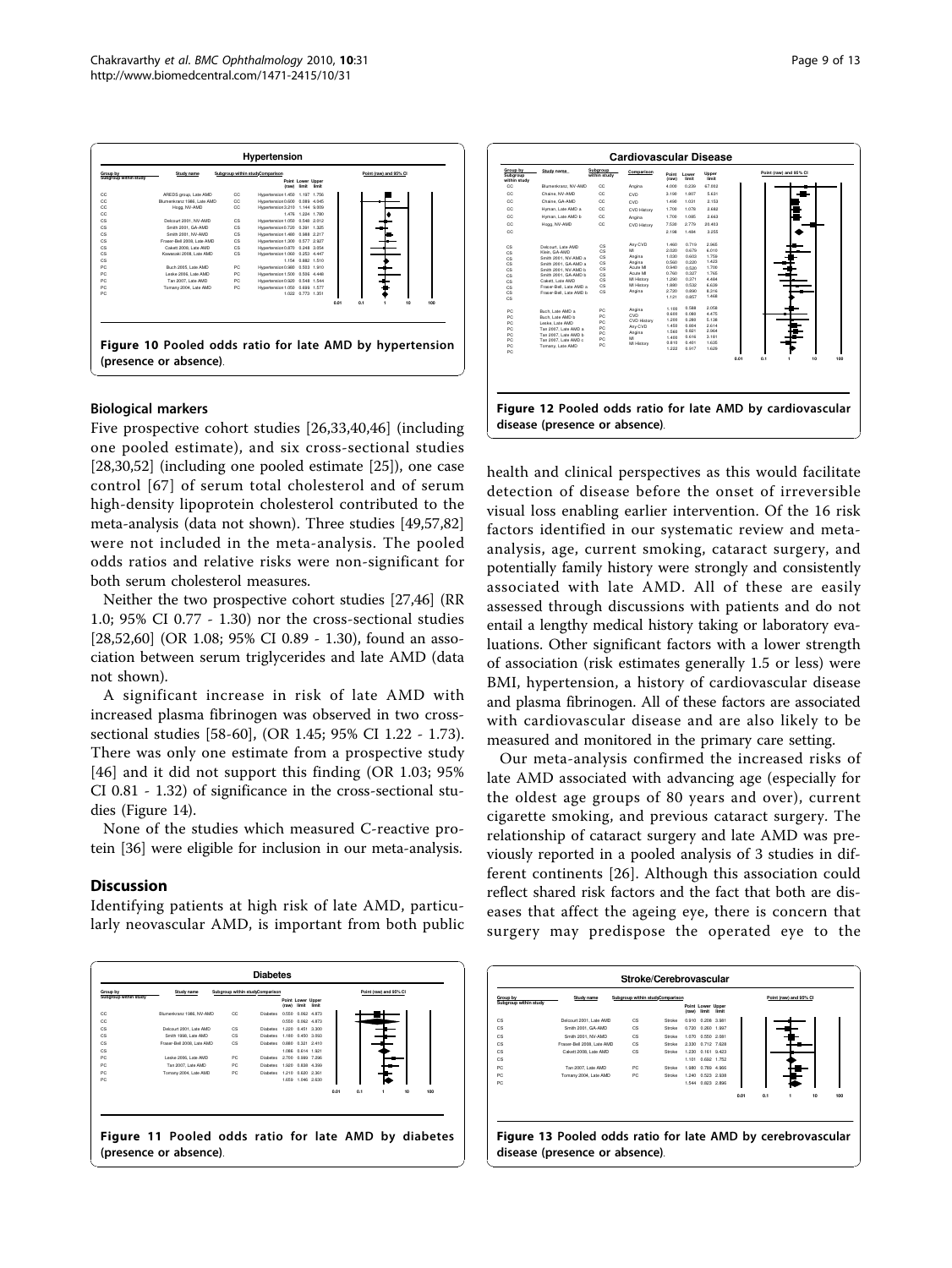<span id="page-9-0"></span>

| Group by<br>Subgroup within study                  | Study name           | Subgroup within studyComparison |                              | Point Lower Upper |       |      |     | Point (raw) and 95% CI |    |     |
|----------------------------------------------------|----------------------|---------------------------------|------------------------------|-------------------|-------|------|-----|------------------------|----|-----|
|                                                    |                      |                                 |                              | (raw) limit       | limit |      |     |                        |    |     |
| CS                                                 | Klein 1999, Late AMD | CS                              | Fibronogen 1.670 1.023 2.727 |                   |       |      |     |                        |    |     |
| CS                                                 | Klein 2008. Late AMD | CS                              | Fibronogen 1.330 0.889 1.989 |                   |       |      |     |                        |    |     |
| CS                                                 | Smith 1998, NV-AMD   | CS                              | Fibronogen 1.450 1.174 1.791 |                   |       |      |     |                        |    |     |
| CS                                                 |                      |                                 |                              | 1.452 1.220 1.730 |       |      |     |                        |    |     |
| PC.                                                | Tan 2007. Late AMD   | PC                              | Fibronogen 1.030 0.807 1.315 |                   |       |      |     |                        |    |     |
| PC.                                                |                      |                                 |                              | 1.030 0.807 1.315 |       |      |     |                        |    |     |
|                                                    |                      |                                 |                              |                   |       | 0.01 | 0.1 | 1                      | 10 | 100 |
| Figure 14 Pooled odds ratio for late AMD by plasma |                      |                                 |                              |                   |       |      |     |                        |    |     |

development of neovascular AMD. We further confirmed the association with family history of AMD, consistent with the growing recognition of major genes involved in AMD (e.g., complement factor H and C3, LOCS 3877, HTRA 1) [\[21](#page-10-0)[,83-86](#page-12-0)].

Vascular diseases, including myocardial infarction, stroke, angina, and hypertension are thought to be pathogenic factors for the development of late AMD. Our meta-analysis showed that while the magnitude of the ORs were inconsistent across studies, the pooled estimates for case-control studies were statistically significant for both cardiovascular disease (OR 2.20; 95% CI 1.49 - 3.26) and hypertension (OR 1.48, 95% CI 1.22 - 1.78). The association of diabetes and late AMD is also less consistent, and while prospective studies showed a significant association, this was not significant in the cross-sectional or case-control studies. The relationship between higher BMI and late AMD could be explained by shared risk factors (e.g., hypertension), or potential unmeasured confounders (e.g., nutritional factors). Our analysis also indicated that, based only on US data, people of European origin were at increased risk compared to other ethnic groups but at present the evidence for risks associated with other specific ethnic groups is inadequate. These are areas of future research.

Our study has several limitations. Although we selected only studies that reported some adjustment for confounding factors, we could not ascertain the appropriateness or completeness of adjustment in the studies. Second, the data included in some studies may have been too crude and also subject to measurement error. For example, a 'history of cardiovascular disease' may encompass a spectrum of conditions, from asymptomatic angina to myocardial infarction; this was not often specified. Such potential measurement errors would likely dilute effects in the meta-analysis. Third, we did not consider ocular factors (e.g., presence of large drusen), that have been found to be strong predictors of progression to late AMD, as we felt they could not be easily ascertained by family physicians. Neither did we consider dietary factors, such as the consumption of vegetables rich in carotenoids (lutein and zeaxanthin) or zinc and antioxidant vitamin supplementation, fish or omega-3 fatty acids in the diet, or glycemic index, because the methods for estimating such risk factors in the setting of primary health care is difficult without access to specialised personnel and resources [\[6](#page-10-0)[,87-89](#page-12-0)]. Fourth, despite strong associations of AMD with genetic factors, we felt that genetic testing was not readily available in general clinical practice. Fifth, we included only English language articles because a preliminary assessment did not identify any non-English language articles that fitted our inclusion criteria. Nonetheless, many studies included in this review were from non-white populations (e.g., Chinese, Malay Asians) and thus, we believe our results can be generalisable to different populations in different countries around the world. Sixth, we only included articles that were identified in the Medline and Cochrane databases. Expanding the search to EMBASE may have identified additional articles; however, given the extensive hand searching of bibliographies and the experience of the authors we feel it is unlikely any relevant articles were missed. Seventh, the assessment of the quality of the publications was performed as part of this study to provide supplementary evidence of the internal and external validity of the data. However, ultimately, we decided to present the data based on the type of study design reported in the publication: cohort, cross sectional and case control. Large, epidemiological, cohort studies had the advantage over other study designs in that they removed any temporal or causal ambiguity as the exposure precedes the disease and if follow-up is not biased selection bias is less of a problem than in other study designs [[90\]](#page-12-0). Finally, whether the study findings could be used as prognostic information to refer patients with higher risk of AMD requires further research. The observed odds ratios were generally small, and there are limited interventions to prevent AMD.

#### Conclusions

Our systematic review and meta-analysis identified four strong and consistent risk factors for late AMD (increasing age, current smoking, previous cataract surgery and an AMD family history) and a further four risk factors showing significant and moderate strength of associations (high BMI, history of cardiovascular disease, hypertension and plasma fibrinogen). This study provides additional information for primary care physicians, general ophthalmologists and other eye care professionals to counsel their patients on AMD risk.

Acknowledgements

Funding/Support

The research was supported by Pfizer Inc, New York, New York. Other acknowledgements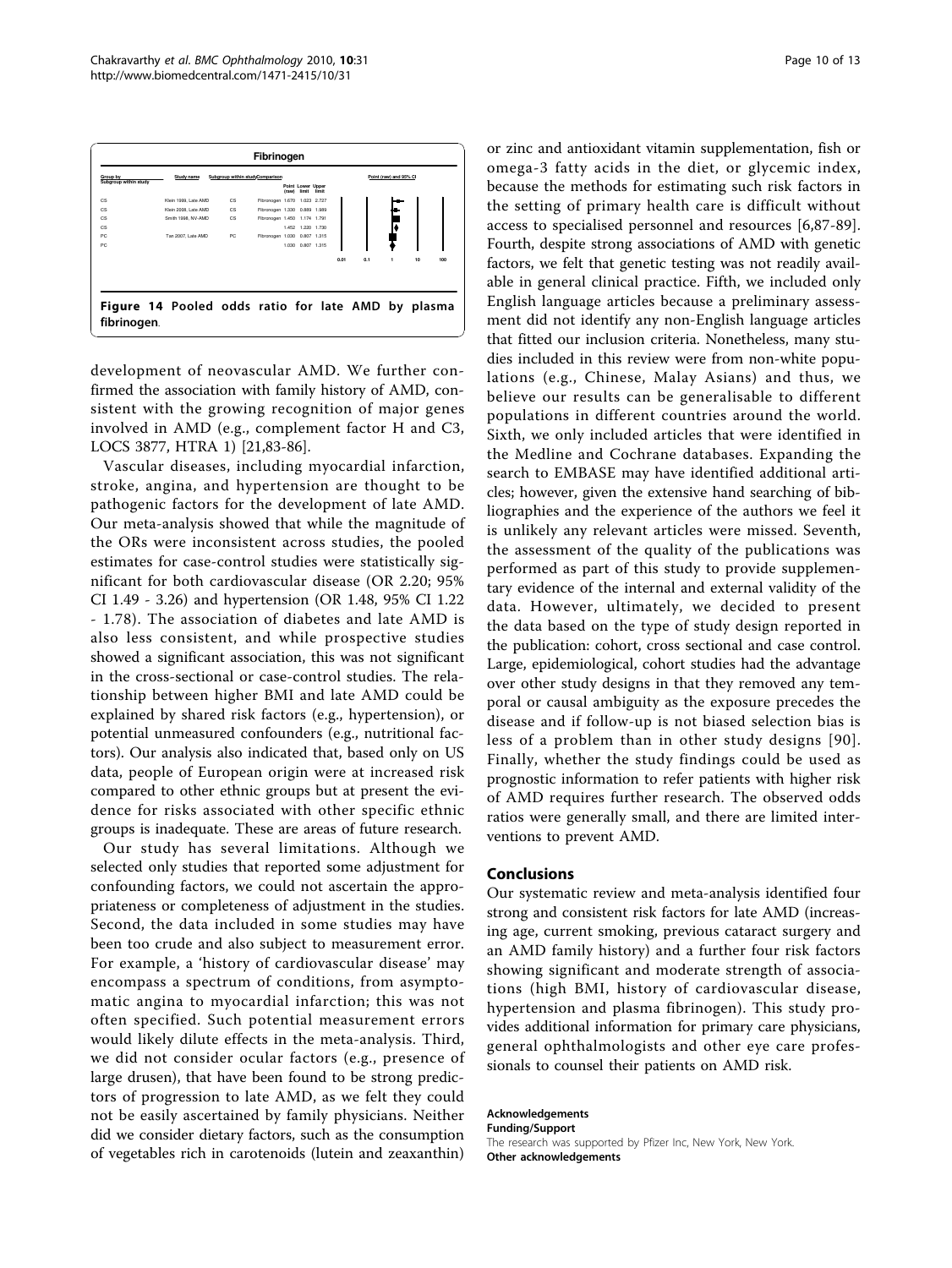<span id="page-10-0"></span>This study was sponsored by Pfizer Inc. Assistance with the literature screening, database development, data retrieval, analysis, and manuscript development was provided by L. Chen, an employee of Pfizer Inc, and Daria Pelech and Steve Hwang both employees of MAPI Values and funded by Pfizer Inc. Christopher Evans and Elisabeth Piault in their capacity of employees of Mapi Values were paid consultants in connection with the development of this manuscript.

Usha Chakravarthy, Tien Wong, Astrid Fletcher, and Paul Mitchell received an honorarium from Pfizer Inc for their participation in two consensus meetings related to this study.

#### Author details

<sup>1</sup> Centre for Vision Science, Queen's University Belfast, Northern Ireland, UK.<br><sup>2</sup>Singanore Eve Besearch Institute, National University of Singanore. <sup>2</sup>Singapore Eye Research Institute, National University of Singapore, Singapore. <sup>3</sup>Centre for Eye Research Australia, University of Melbourne, Royal Victorian Eye and Ear Hospital, Melbourne, Australia. <sup>4</sup>Dept of Epidemiology & Population Health, London School of Hygiene & Tropical Medicine, London, UK. <sup>5</sup>Mapi Values, Boston, Massachusetts, USA. <sup>6</sup>Pfizer Inc, New York, New York, USA. <sup>7</sup>Novartis, East Hanover, New Jersey, USA. <sup>8</sup>Centre for Vision Research, Westmead Millennium Institute, University of Sydney, Sydney, Australia.

#### Authors' contributions

UC, TW, AF, EP, CE, GZ, RB, AP, PM participated in the design and review of the systematic research; EP and CE managed the data collection. EP, CE GZ, RB, AP provided technical expertise for the analysis and interpretation of the data. UC, TW, AF, PM provided clinical and technical expertise for the analysis and interpretation of the data. All authors (UC, TW, AF, EP, CE, GZ, RB, AP, PM) were involved with the manuscript development, and reviewed and approved the final version of the manuscript. AU and TW had full access to all the data in the study and take responsibility for the integrity of the data and the accuracy of the data analysis.

#### Competing interests

Drs. Chakravarthy, Wong, Fletcher, and Mitchell were paid consultants to Pfizer Inc and Ms Piault and Dr. Evans were employees of Mapi Values, Boston, Massachusetts at the time the research was conducted and the manuscript was developed. Mapi Values is a consultancy whose activities on the project were funded by Pfizer. Drs. Zlateva and Pleil are employees of Pfizer Inc. Dr. Buggage was an employee of Pfizer during part of the study and now is an employee of Novartis, East Hanover, NJ. Usha Chakravarthy has served on advisory boards to Pfizer, Oraya Therapeutics, Allergan and Novartis and has received honoraria and travel support. She has been and continues to be an investigator on controlled clinical trials and observational studies sponsored by Pfizer, Novartis, Alcon and Bausch and Lomb and her department has received funds for the conduct of these studies. Tien Wong has been on advisory boards for Pfizer, Allergan and Novartis, and has received honoraria and travel and accommodation payments from them. He has also received research support from Pfizer. He has also been an investigator on clinical trials sponsored by them and has received payments to support the conduct of these trials.

Astrid Fletcher has been on advisory boards for Pfizer and has received honoraria and travel and accommodation payments from them. Elisabeth Piault and Chris Evans are employed by Mapi Values that has received research support from Pfizer. They have not been an investigator on clinical trials sponsored by them and has not received payments to support the conduct of any trials

Gergana Zlateva and Andreas Pleil are paid employees of Pfizer and have no other conflicts.

Paul Mitchell has been on advisory boards for Novartis, Pfizer, Allergan and Solvay, and has received honoraria and travel and accommodation payments from them. He has also been an investigator on clinical trials sponsored by these companies, as well as Lilly and Bayer, and has received payments to support the conduct of these trials.

#### Received: 23 April 2010 Accepted: 13 December 2010 Published: 13 December 2010

#### References

Bressler NM: [Age-related macular degeneration is the leading cause of](http://www.ncbi.nlm.nih.gov/pubmed/15108691?dopt=Abstract) [blindness.](http://www.ncbi.nlm.nih.gov/pubmed/15108691?dopt=Abstract) JAMA 2004, 291:1900-1.

- 2. Chakravarthy U: [Age related macular degeneration.](http://www.ncbi.nlm.nih.gov/pubmed/17068017?dopt=Abstract) BMJ 2006, 333:869-70.
- 3. Jager RD, Mieler WF, Miller JW: [Age-related macular degeneration.](http://www.ncbi.nlm.nih.gov/pubmed/18550876?dopt=Abstract) N Engl J Med 2008, 358:2606-17.
- 4. Klein R, Davis MD, Magli YL, Segal P, Klein BE, Hubbard L: [The Wisconsin](http://www.ncbi.nlm.nih.gov/pubmed/1843453?dopt=Abstract) [age-related maculopathy grading system.](http://www.ncbi.nlm.nih.gov/pubmed/1843453?dopt=Abstract) Ophthalmology 1991, 98:1128-34.
- 5. Mitchell P, Smith W, Attebo K, Wang JJ: [Prevalence of age-related](http://www.ncbi.nlm.nih.gov/pubmed/9097791?dopt=Abstract) [maculopathy in Australia. The Blue Mountains Eye Study.](http://www.ncbi.nlm.nih.gov/pubmed/9097791?dopt=Abstract) Ophthalmology 1995, 102:1450-60.
- 6. Age-Related Eye Disease Study Research Group: [A randomized, placebo](http://www.ncbi.nlm.nih.gov/pubmed/11594942?dopt=Abstract)[controlled, clinical trial of high-dose supplementation with vitamins C](http://www.ncbi.nlm.nih.gov/pubmed/11594942?dopt=Abstract) [and E, beta carotene, and zinc for age-related macular degeneration](http://www.ncbi.nlm.nih.gov/pubmed/11594942?dopt=Abstract) [and vision loss: AREDS report no. 8.](http://www.ncbi.nlm.nih.gov/pubmed/11594942?dopt=Abstract) Archives of Ophthalmology 2001, 119:1417-36.
- 7. Wong TY, Chakravarthy U, Klein R, Mitchell P, Zlateva G, Buggage R, et al: [The natural history and prognosis of neovascular age-related macular](http://www.ncbi.nlm.nih.gov/pubmed/17675159?dopt=Abstract) [degeneration: A systematic review of the literature and meta-analysis.](http://www.ncbi.nlm.nih.gov/pubmed/17675159?dopt=Abstract) Ophthalmology 2008, 115:116-26.
- 8. Brown DM, Kaiser PK, Michels M, Soubrane G, Heier JS, Kim RY, et al: [Ranibizumab versus verteporfin for neovascular age-related macular](http://www.ncbi.nlm.nih.gov/pubmed/17021319?dopt=Abstract) [degeneration.](http://www.ncbi.nlm.nih.gov/pubmed/17021319?dopt=Abstract) N Engl J Med 2006, 355:1432-44.
- 9. Chakravarthy U, Lim JI: [New treatments for neovascular acute macular](http://www.ncbi.nlm.nih.gov/pubmed/17289688?dopt=Abstract) [degeneration.](http://www.ncbi.nlm.nih.gov/pubmed/17289688?dopt=Abstract) *BM1* 2007, 334:269-70.
- 10. Rosenfeld PJ, Brown DM, Heier JS, Boyer DS, Kaiser PK, Chung CY, et al: [Ranibizumab for neovascular age-related macular degeneration.](http://www.ncbi.nlm.nih.gov/pubmed/17021318?dopt=Abstract) New England Journal of Medicine 2006, 355:1419-31.
- 11. Wong TY, Liew G, Mitchell P: [Clinical update: new treatments for age](http://www.ncbi.nlm.nih.gov/pubmed/17658379?dopt=Abstract)[related macular degeneration.](http://www.ncbi.nlm.nih.gov/pubmed/17658379?dopt=Abstract) Lancet 2007, 370:204-6.
- 12. Chakravarthy U, Augood C, Bentham GC, De Jong PT, Rahu M, Seland J, et al: [Cigarette Smoking and Age-Related Macular Degeneration in the](http://www.ncbi.nlm.nih.gov/pubmed/17337063?dopt=Abstract) [EUREYE Study.](http://www.ncbi.nlm.nih.gov/pubmed/17337063?dopt=Abstract) Ophthalmology 2007, 114:1157-63.
- 13. Chong EW, Wong TY, Kreis AJ, Simpson JA, Guymer RH: [Dietary](http://www.ncbi.nlm.nih.gov/pubmed/17923720?dopt=Abstract) [antioxidants and primary prevention of age related macular](http://www.ncbi.nlm.nih.gov/pubmed/17923720?dopt=Abstract) [degeneration: systematic review and meta-analysis.](http://www.ncbi.nlm.nih.gov/pubmed/17923720?dopt=Abstract) BMJ 2007, 335:755.
- 14. Fletcher AE, Bentham GC, Agnew M, Young IS, Augood C, Chakravarthy U, et al: [Sunlight exposure, antioxidants, and age-related macular](http://www.ncbi.nlm.nih.gov/pubmed/18852418?dopt=Abstract) [degeneration.](http://www.ncbi.nlm.nih.gov/pubmed/18852418?dopt=Abstract) Arch Ophthalmol 2008, 126:1396-403.
- 15. Thakkinstian A, Han P, McEvoy M, Smith W, Hoh J, Magnusson K, et al: [Systematic review and meta-analysis of the association between](http://www.ncbi.nlm.nih.gov/pubmed/16905558?dopt=Abstract) [complement factor H Y402H polymorphisms and age-related macular](http://www.ncbi.nlm.nih.gov/pubmed/16905558?dopt=Abstract) [degeneration.](http://www.ncbi.nlm.nih.gov/pubmed/16905558?dopt=Abstract) Hum Mol Genet 2006, 15:2784-90.
- Van Leeuwen R, Klaver CC, Vingerling JR, Hofman A, De Jong PT: [The risk](http://www.ncbi.nlm.nih.gov/pubmed/12695249?dopt=Abstract) [and natural course of age-related maculopathy: follow-up at 6 1/2 years](http://www.ncbi.nlm.nih.gov/pubmed/12695249?dopt=Abstract) [in the Rotterdam study.\[erratum appears in Arch Ophthalmol. 2003](http://www.ncbi.nlm.nih.gov/pubmed/12695249?dopt=Abstract) [Jul;121\(7\):955\].](http://www.ncbi.nlm.nih.gov/pubmed/12695249?dopt=Abstract) Archives of Ophthalmology 2003, 121(4):519-26.
- 17. Chong EW, Kreis AJ, Wong TY, Simpson JA, Guymer RH: [Dietary omega-3](http://www.ncbi.nlm.nih.gov/pubmed/18541848?dopt=Abstract) [fatty acid and fish intake in the primary prevention of age-related](http://www.ncbi.nlm.nih.gov/pubmed/18541848?dopt=Abstract) [macular degeneration: a systematic review and meta-analysis.](http://www.ncbi.nlm.nih.gov/pubmed/18541848?dopt=Abstract) Arch Ophthalmol 2008, 126:826-33.
- 18. Chong EW, Kreis AJ, Wong TY, Simpson JA, Guymer RH: [Alcohol](http://www.ncbi.nlm.nih.gov/pubmed/18242575?dopt=Abstract) [consumption and the risk of age-related macular degeneration: a](http://www.ncbi.nlm.nih.gov/pubmed/18242575?dopt=Abstract) [systematic review and meta-analysis.](http://www.ncbi.nlm.nih.gov/pubmed/18242575?dopt=Abstract) Am J Ophthalmol 2008, 145:707-15.
- Seddon JM, Francis PJ, George S, Schultz DW, Rosner B, Klein ML: [Association of CFH Y402H and LOC387715 A69S with progression of](http://www.ncbi.nlm.nih.gov/pubmed/17456821?dopt=Abstract) [age-related macular degeneration.](http://www.ncbi.nlm.nih.gov/pubmed/17456821?dopt=Abstract) JAMA 2007, 297:1793-800
- 20. Haines JL, Pericak-Vance MA: [Rapid dissection of the genetic risk of age](http://www.ncbi.nlm.nih.gov/pubmed/17252632?dopt=Abstract)[related macular degeneration: achieving the promise of the genomic](http://www.ncbi.nlm.nih.gov/pubmed/17252632?dopt=Abstract) [era.](http://www.ncbi.nlm.nih.gov/pubmed/17252632?dopt=Abstract) JAMA 2007, 297:401-2.
- 21. Despriet DD, Klaver CC, Witteman JC, Bergen AA, Kardys I, de Maat MP, et al: [Complement factor H polymorphism, complement activators, and](http://www.ncbi.nlm.nih.gov/pubmed/16849663?dopt=Abstract) [risk of age-related macular degeneration.](http://www.ncbi.nlm.nih.gov/pubmed/16849663?dopt=Abstract) JAMA 2006, 296:301-9.
- 22. Ferris FL, Davis MD, Clemons TE, Lee LY, Chew EY, Lindblad [A](http://www.ncbi.nlm.nih.gov/pubmed/16286620?dopt=Abstract)S, et al: A [simplified severity scale for age-related macular degeneration: AREDS](http://www.ncbi.nlm.nih.gov/pubmed/16286620?dopt=Abstract) [Report No. 18.](http://www.ncbi.nlm.nih.gov/pubmed/16286620?dopt=Abstract) Archives of Ophthalmology 2005, 123:1570-5174.
- 23. Sholl HP, Fleckenstein M, Charbel IP, Keihauer C, Holz FG, Weber BH: [An](http://www.ncbi.nlm.nih.gov/pubmed/17327825?dopt=Abstract) [update on the genetics of age-related macular degeneration.](http://www.ncbi.nlm.nih.gov/pubmed/17327825?dopt=Abstract) Mol Vis 2007, 13:196-205.
- 24. Wang JJ, Klein R, Smith W, Klein BE, Tomany S, Mitchell P: [Cataract surgery](http://www.ncbi.nlm.nih.gov/pubmed/14522772?dopt=Abstract) [and the 5-year incidence of late-stage age-related maculopathy: pooled](http://www.ncbi.nlm.nih.gov/pubmed/14522772?dopt=Abstract) [findings from the Beaver Dam and Blue Mountains eye studies.](http://www.ncbi.nlm.nih.gov/pubmed/14522772?dopt=Abstract) Ophthalmology 2003, 110:1960-7.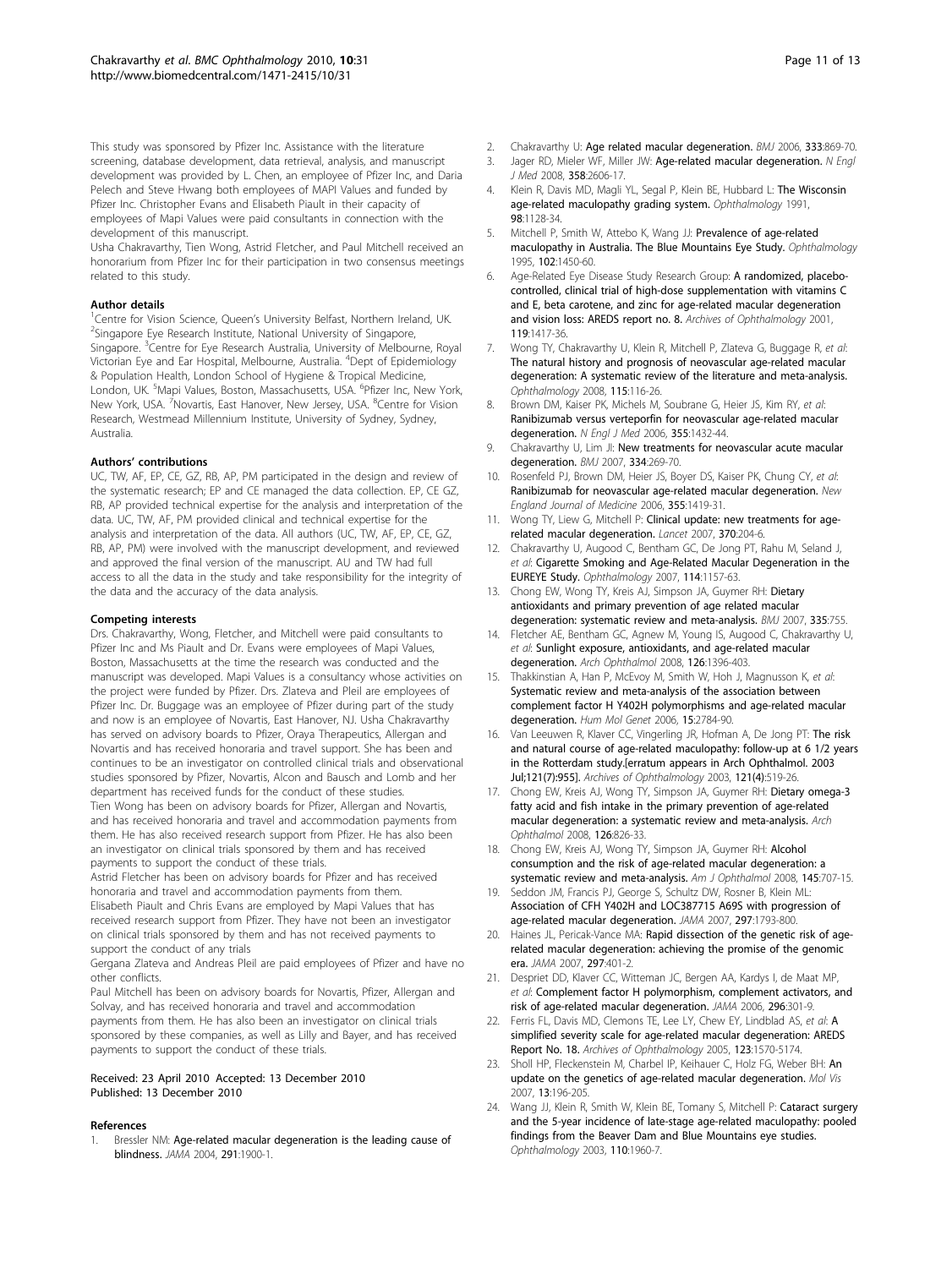- <span id="page-11-0"></span>25. Smith W, Assink J, Klein R, Mitchell P, Klaver CC, Klein BE, et al: [Risk factors](http://www.ncbi.nlm.nih.gov/pubmed/11297486?dopt=Abstract) [for age-related macular degeneration: Pooled findings from three](http://www.ncbi.nlm.nih.gov/pubmed/11297486?dopt=Abstract) [continents.](http://www.ncbi.nlm.nih.gov/pubmed/11297486?dopt=Abstract) Ophthalmology 2001, 108:697-704.
- 26. Tomany SC, Wang JJ, Van Leeuwen R, Klein R, Mitchell P, Vingerling JR, et al: [Risk factors for incident age-related macular degeneration: pooled](http://www.ncbi.nlm.nih.gov/pubmed/15234127?dopt=Abstract) [findings from 3 continents.](http://www.ncbi.nlm.nih.gov/pubmed/15234127?dopt=Abstract) Ophthalmology 2004, 111:1280-7.
- 27. Buch H, Nielsen NV, Vinding T, Jensen GB, Prause JU, la Cour M: [14-year](http://www.ncbi.nlm.nih.gov/pubmed/15878058?dopt=Abstract) [incidence, progression, and visual morbidity of age-related](http://www.ncbi.nlm.nih.gov/pubmed/15878058?dopt=Abstract) [maculopathy: the Copenhagen City Eye Study.](http://www.ncbi.nlm.nih.gov/pubmed/15878058?dopt=Abstract) Ophthalmology 2005, 112:787-98.
- 28. Cackett P, Wong TY, Aung T, Saw SM, Tay WT, Rochtchina E, et al: [Smoking,](http://www.ncbi.nlm.nih.gov/pubmed/18723144?dopt=Abstract) [cardiovascular risk factors, and age-related macular degeneration in](http://www.ncbi.nlm.nih.gov/pubmed/18723144?dopt=Abstract) [Asians: the Singapore Malay Eye Study.](http://www.ncbi.nlm.nih.gov/pubmed/18723144?dopt=Abstract) Am J Ophthalmol 2008, 146:960-7.
- 29. Congdon N, O'Colmain B, Klaver CC, Klein R, Munoz B, Friedman DS, et al: [Causes and prevalence of visual impairment among adults in the United](http://www.ncbi.nlm.nih.gov/pubmed/15078664?dopt=Abstract) [States.](http://www.ncbi.nlm.nih.gov/pubmed/15078664?dopt=Abstract) Archives of Ophthalmology 2004, 122:477-85.
- 30. Kawasaki R, Wang JJ, Ji GJ, Taylor B, Oizumi T, Daimon M, et al: [Prevalence](http://www.ncbi.nlm.nih.gov/pubmed/18222000?dopt=Abstract) [and risk factors for age-related macular degeneration in an adult](http://www.ncbi.nlm.nih.gov/pubmed/18222000?dopt=Abstract) [Japanese population: the Funagata study.](http://www.ncbi.nlm.nih.gov/pubmed/18222000?dopt=Abstract) Ophthalmology 2008, 115:1376-81, 1381.
- 31. Kawasaki R, Wang JJ, Aung T, Tan DT, Mitchell P, Sandar M, et al: [Prevalence of age-related macular degeneration in a Malay population:](http://www.ncbi.nlm.nih.gov/pubmed/18439679?dopt=Abstract) [the Singapore Malay Eye Study.](http://www.ncbi.nlm.nih.gov/pubmed/18439679?dopt=Abstract) Ophthalmology 2008, 115:1735-41.
- 32. Klein R, Klein BE, Knudtson MD, Wong TY, Shankar A, Tsai MY: [Systemic](http://www.ncbi.nlm.nih.gov/pubmed/15939388?dopt=Abstract) [markers of inflammation, endothelial dysfunction, and age-related](http://www.ncbi.nlm.nih.gov/pubmed/15939388?dopt=Abstract) [maculopathy.](http://www.ncbi.nlm.nih.gov/pubmed/15939388?dopt=Abstract) Am J Ophthalmol 2005, 140:35-44.
- 33. Buch H, Vinding T, la Cour M, Jensen GB, Prause JU, Nielsen NV: [Risk](http://www.ncbi.nlm.nih.gov/pubmed/16029262?dopt=Abstract) [factors for age-related maculopathy in a 14-year follow-up study: the](http://www.ncbi.nlm.nih.gov/pubmed/16029262?dopt=Abstract) [Copenhagen City Eye Study.](http://www.ncbi.nlm.nih.gov/pubmed/16029262?dopt=Abstract) Acta Ophthalmologica Scandinavica 2005, 83:409-18.
- 34. Christen WG, Glynn RJ, Manson JE, Ajani UA, Buring JE: [A prospective](http://www.ncbi.nlm.nih.gov/pubmed/8827967?dopt=Abstract) [study of cigarette smoking and risk of age-related macular degeneration](http://www.ncbi.nlm.nih.gov/pubmed/8827967?dopt=Abstract) [in men.](http://www.ncbi.nlm.nih.gov/pubmed/8827967?dopt=Abstract) JAMA 1996, 276:1147-51.
- 35. Cugati S, Mitchell P, Rochtchina E, Tan AG, Smith W, Wang JJ: [Cataract](http://www.ncbi.nlm.nih.gov/pubmed/16935334?dopt=Abstract) [surgery and the 10-year incidence of age-related maculopathy: the Blue](http://www.ncbi.nlm.nih.gov/pubmed/16935334?dopt=Abstract) [Mountains Eye Study.](http://www.ncbi.nlm.nih.gov/pubmed/16935334?dopt=Abstract) Ophthalmology 2006, 113:2020-5.
- 36. Despriet DD, Klaver CC, Witteman JC, Bergen AA, Kardys I, de Maat MP, et al: [Complement factor H polymorphism, complement activators, and](http://www.ncbi.nlm.nih.gov/pubmed/16849663?dopt=Abstract) [risk of age-related macular degeneration.](http://www.ncbi.nlm.nih.gov/pubmed/16849663?dopt=Abstract) JAMA 2006, 296:301-9.
- 37. Klein R, Klein BE, Jensen SC, Cruickshanks KJ: [The relationship of ocular](http://www.ncbi.nlm.nih.gov/pubmed/9565051?dopt=Abstract) [factors to the incidence and progression of age-related maculopathy.](http://www.ncbi.nlm.nih.gov/pubmed/9565051?dopt=Abstract) Archives of Ophthalmology 1998, 116:506-13.
- 38. Klein R, Klein BE, Wong TY, Tomany SC, Cruickshanks KJ: [The association of](http://www.ncbi.nlm.nih.gov/pubmed/12427071?dopt=Abstract) [cataract and cataract surgery with the long-term incidence of age](http://www.ncbi.nlm.nih.gov/pubmed/12427071?dopt=Abstract)[related maculopathy: the Beaver Dam eye study.](http://www.ncbi.nlm.nih.gov/pubmed/12427071?dopt=Abstract) Archives of Ophthalmology 2002, 120:1551-8.
- 39. Klein R, Klein BE, Tomany SC, Moss SE: [Ten-year incidence of age-related](http://www.ncbi.nlm.nih.gov/pubmed/12244027?dopt=Abstract) [maculopathy and smoking and drinking: the Beaver Dam Eye Study.](http://www.ncbi.nlm.nih.gov/pubmed/12244027?dopt=Abstract) American Journal of Epidemiology 2002, 156:589-98.
- 40. Klein R, Klein BE, Marino EK, Kuller LH, Furberg C, Burke GL, et al: [Early age](http://www.ncbi.nlm.nih.gov/pubmed/12511342?dopt=Abstract)[related maculopathy in the cardiovascular health study.](http://www.ncbi.nlm.nih.gov/pubmed/12511342?dopt=Abstract) Ophthalmology 2003, 110:25-33.
- 41. Klein R, Klein BE, Knudtson MD, Wong TY, Cotch MF, Liu K, et al: [Prevalence](http://www.ncbi.nlm.nih.gov/pubmed/16513455?dopt=Abstract) [of age-related macular degeneration in 4 racial/ethnic groups in the](http://www.ncbi.nlm.nih.gov/pubmed/16513455?dopt=Abstract) [multi-ethnic study of atherosclerosis.](http://www.ncbi.nlm.nih.gov/pubmed/16513455?dopt=Abstract) Ophthalmology 2006, 113:373-80.
- 42. Leske MC, Wu SY, Hennis A, Nemesure B, Yang L, Hyman L, et al: [Nine-year](http://www.ncbi.nlm.nih.gov/pubmed/16290049?dopt=Abstract) [incidence of age-related macular degeneration in the Barbados Eye](http://www.ncbi.nlm.nih.gov/pubmed/16290049?dopt=Abstract) [Studies.](http://www.ncbi.nlm.nih.gov/pubmed/16290049?dopt=Abstract) Ophthalmology 2006, 113:29-35.
- 43. Mitchell P, Wang JJ, Smith W, Leeder SR: [Smoking and the 5-year](http://www.ncbi.nlm.nih.gov/pubmed/12365915?dopt=Abstract) [incidence of age-related maculopathy: the Blue Mountains Eye Study.](http://www.ncbi.nlm.nih.gov/pubmed/12365915?dopt=Abstract) Archives of Ophthalmology 2002, 120:1357-63.
- 44. Schaumberg DA, Christen WG, Hankinson SE, Glynn RJ: [Body mass index](http://www.ncbi.nlm.nih.gov/pubmed/11545630?dopt=Abstract) [and the incidence of visually significant age-related maculopathy in](http://www.ncbi.nlm.nih.gov/pubmed/11545630?dopt=Abstract) [men.](http://www.ncbi.nlm.nih.gov/pubmed/11545630?dopt=Abstract) Archives of Ophthalmology 2001, 119:1259-65.
- 45. Seddon JM, Cote J, Davis N, Rosner B: [Progression of age-related macular](http://www.ncbi.nlm.nih.gov/pubmed/12796248?dopt=Abstract) [degeneration: association with body mass index, waist circumference,](http://www.ncbi.nlm.nih.gov/pubmed/12796248?dopt=Abstract) [and waist-hip ratio.](http://www.ncbi.nlm.nih.gov/pubmed/12796248?dopt=Abstract) Archives of Ophthalmology 2003, 121:785-92.
- Tan JS, Mitchell P, Smith W, Wang JJ: [Cardiovascular Risk Factors and the](http://www.ncbi.nlm.nih.gov/pubmed/17275090?dopt=Abstract) [Long-term Incidence of Age-Related Macular Degeneration The Blue](http://www.ncbi.nlm.nih.gov/pubmed/17275090?dopt=Abstract) [Mountains Eye Study.](http://www.ncbi.nlm.nih.gov/pubmed/17275090?dopt=Abstract) Ophthalmology 2007, 114:1143-50.
- 47. Tomany SC, Klein R, Klein BE, Beaver Dam ES: [The relationship between iris](http://www.ncbi.nlm.nih.gov/pubmed/12917167?dopt=Abstract) [color, hair color, and skin sun sensitivity and the 10-year incidence of](http://www.ncbi.nlm.nih.gov/pubmed/12917167?dopt=Abstract) [age-related maculopathy: the Beaver Dam Eye Study.](http://www.ncbi.nlm.nih.gov/pubmed/12917167?dopt=Abstract) Ophthalmology 2003, 110:1526-33.
- 48. Van Leeuwen R, Klaver CC, Vingerling JR, Hofman A, De Jong PT: [The risk](http://www.ncbi.nlm.nih.gov/pubmed/12695249?dopt=Abstract) [and natural course of age-related maculopathy: follow-up at 6 1/2 years](http://www.ncbi.nlm.nih.gov/pubmed/12695249?dopt=Abstract) [in the Rotterdam study.\[erratum appears in Arch Ophthalmol. 2003](http://www.ncbi.nlm.nih.gov/pubmed/12695249?dopt=Abstract) [Jul;121\(7\):955\].](http://www.ncbi.nlm.nih.gov/pubmed/12695249?dopt=Abstract) Archives of Ophthalmology 2003, 121(4):519-26.
- Vinding T, Appleyard M, Nyboe J, Jensen G: Risk factor analysis for atrophic and exudative age-related macular degeneration. An epidemiological study of 1000 aged individuals. Acta Ophthalmologica (Copenhagen) 1992, 70:66-72.
- 50. Baatz H, Darawsha R, Ackermann H, Scharioth GB, de Ortueta D, Pavlidis M, et al: [Phacoemulsification does not induce neovascular age-related](http://www.ncbi.nlm.nih.gov/pubmed/18326733?dopt=Abstract) [macular degeneration.](http://www.ncbi.nlm.nih.gov/pubmed/18326733?dopt=Abstract) Invest Ophthalmol Vis Sci 2008, 49:1079-83.
- 51. Delcourt C, Diaz JL, Ponton-Sanchez A, Papoz L: [Smoking and age-related](http://www.ncbi.nlm.nih.gov/pubmed/9715683?dopt=Abstract) [macular degeneration. The POLA Study. Pathologies Oculaires Liees a](http://www.ncbi.nlm.nih.gov/pubmed/9715683?dopt=Abstract) l'[Age.](http://www.ncbi.nlm.nih.gov/pubmed/9715683?dopt=Abstract) Archives of Ophthalmology 1998, 116:1031-5.
- Delcourt C, Michel F, Colvez A, Lacroux A, Delage M, Vernet MH: [Associations of cardiovascular disease and its risk factors with age](http://www.ncbi.nlm.nih.gov/pubmed/11471092?dopt=Abstract)[related macular degeneration: the POLA study.](http://www.ncbi.nlm.nih.gov/pubmed/11471092?dopt=Abstract) Ophthalmic Epidemiology 2001, 8:237-49.
- 53. Fraser-Bell S, Donofrio J, Wu J, Klein R, Azen SP, Varma R, et al: [Sociodemographic factors and age-related macular degeneration in](http://www.ncbi.nlm.nih.gov/pubmed/15652825?dopt=Abstract) [Latinos: the Los Angeles Latino Eye Study.](http://www.ncbi.nlm.nih.gov/pubmed/15652825?dopt=Abstract) American Journal of Ophthalmology 2005, 139:30-8.
- 54. Fraser-Bell S, Wu J, Klein R, Azen SP, Hooper C, Foong AW, et al: [Cardiovascular risk factors and age-related macular degeneration: the](http://www.ncbi.nlm.nih.gov/pubmed/18222193?dopt=Abstract) [Los Angeles Latino Eye Study.](http://www.ncbi.nlm.nih.gov/pubmed/18222193?dopt=Abstract) Am J Ophthalmol 2008, 145:308-16.
- 55. Freeman EE, Munoz B, West SK, Tielsch JM, Schein OD: [Is there an](http://www.ncbi.nlm.nih.gov/pubmed/12788126?dopt=Abstract) [association between cataract surgery and age-related macular](http://www.ncbi.nlm.nih.gov/pubmed/12788126?dopt=Abstract) [degeneration? Data from three population-based studies.\[see comment\].](http://www.ncbi.nlm.nih.gov/pubmed/12788126?dopt=Abstract) American Journal of Ophthalmology 2003, 135(6):849-56.
- 56. Klein R, Klein BE, Franke T: [The relationship of cardiovascular disease and](http://www.ncbi.nlm.nih.gov/pubmed/8460013?dopt=Abstract) [its risk factors to age-related maculopathy. The Beaver Dam Eye Study.](http://www.ncbi.nlm.nih.gov/pubmed/8460013?dopt=Abstract) [\[see comment\].](http://www.ncbi.nlm.nih.gov/pubmed/8460013?dopt=Abstract) Ophthalmology 1993, 100(3):406-14.
- 57. Klein R, Klein BE, Linton KL, DeMets DL: [The Beaver Dam Eye Study: the](http://www.ncbi.nlm.nih.gov/pubmed/8452123?dopt=Abstract) [relation of age-related maculopathy to smoking.](http://www.ncbi.nlm.nih.gov/pubmed/8452123?dopt=Abstract) American Journal of Epidemiology 1993, 137:190-200.
- 58. Klein R, Klein BE, Jensen SC, Mares-Perlman JA, Cruickshanks KJ, Palta M: [Age-related maculopathy in a multiracial United States population: the](http://www.ncbi.nlm.nih.gov/pubmed/10366071?dopt=Abstract) [National Health and Nutrition Examination Survey III.](http://www.ncbi.nlm.nih.gov/pubmed/10366071?dopt=Abstract) Ophthalmology 1999, 106:1056-65.
- 59. Klein R, Knudtson MD, Klein BE, Wong TY, Cotch MF, Liu K, et al: [Inflammation, complement factor h, and age-related macular](http://www.ncbi.nlm.nih.gov/pubmed/18538409?dopt=Abstract) [degeneration: the Multi-ethnic Study of Atherosclerosis.](http://www.ncbi.nlm.nih.gov/pubmed/18538409?dopt=Abstract) Ophthalmology 2008, 115:1742-9.
- 60. Smith W, Mitchell P, Leeder SR, Wang JJ: [Plasma fibrinogen levels, other](http://www.ncbi.nlm.nih.gov/pubmed/9596493?dopt=Abstract) [cardiovascular risk factors, and age-related maculopathy: the Blue](http://www.ncbi.nlm.nih.gov/pubmed/9596493?dopt=Abstract) [Mountains Eye Study.](http://www.ncbi.nlm.nih.gov/pubmed/9596493?dopt=Abstract) Archives of Ophthalmology 1998, 116:583-7.
- 61. Varma R, Fraser-Bell S, Tan S, Klein R, Azen SP, Los Angeles Latino Eye Study Group: [Prevalence of age-related macular degeneration in Latinos: the](http://www.ncbi.nlm.nih.gov/pubmed/15234128?dopt=Abstract) [Los Angeles Latino eye study.](http://www.ncbi.nlm.nih.gov/pubmed/15234128?dopt=Abstract) Ophthalmology 2004, 111:1288-97
- 62. Vingerling JR, Hofman A, Grobbee DE, De Jong PT: [Age-related macular](http://www.ncbi.nlm.nih.gov/pubmed/8859077?dopt=Abstract) [degeneration and smoking. The Rotterdam Study.](http://www.ncbi.nlm.nih.gov/pubmed/8859077?dopt=Abstract) Archives of Ophthalmology 1996, 114:1193-6.
- 63. Wang JJ, Mitchell PG, Cumming RG, Lim R: [Cataract and age-related](http://www.ncbi.nlm.nih.gov/pubmed/10544345?dopt=Abstract) [maculopathy: the Blue Mountains Eye Study.](http://www.ncbi.nlm.nih.gov/pubmed/10544345?dopt=Abstract) Ophthalmic Epidemiology 1999, 6:317-26.
- Age-Related Eye Disease Study Research Group: [Risk factors associated](http://www.ncbi.nlm.nih.gov/pubmed/11097601?dopt=Abstract) [with age-related macular degeneration. A case-control study in the age](http://www.ncbi.nlm.nih.gov/pubmed/11097601?dopt=Abstract)[related eye disease study: Age-Related Eye Disease Study Report](http://www.ncbi.nlm.nih.gov/pubmed/11097601?dopt=Abstract) [Number 3.](http://www.ncbi.nlm.nih.gov/pubmed/11097601?dopt=Abstract) Ophthalmology 2000, 107:2224-32.
- 65. Blumenkranz MS, Russell SR, Robey MG, Kott-Blumenkranz R, Penneys N: [Risk factors in age-related maculopathy complicated by choroidal](http://www.ncbi.nlm.nih.gov/pubmed/2425325?dopt=Abstract) [neovascularization.](http://www.ncbi.nlm.nih.gov/pubmed/2425325?dopt=Abstract) Ophthalmology 1986, 93:552-8.
- 66. Chaine G, Hullo A, Sahel J, Soubrane G, Espinasse-Berrod MA, Schutz D, et al: [Case-control study of the risk factors for age related macular](http://www.ncbi.nlm.nih.gov/pubmed/9893587?dopt=Abstract) [degeneration. France-DMLA Study Group.](http://www.ncbi.nlm.nih.gov/pubmed/9893587?dopt=Abstract) British Journal of Ophthalmology 1998, 82:996-1002.